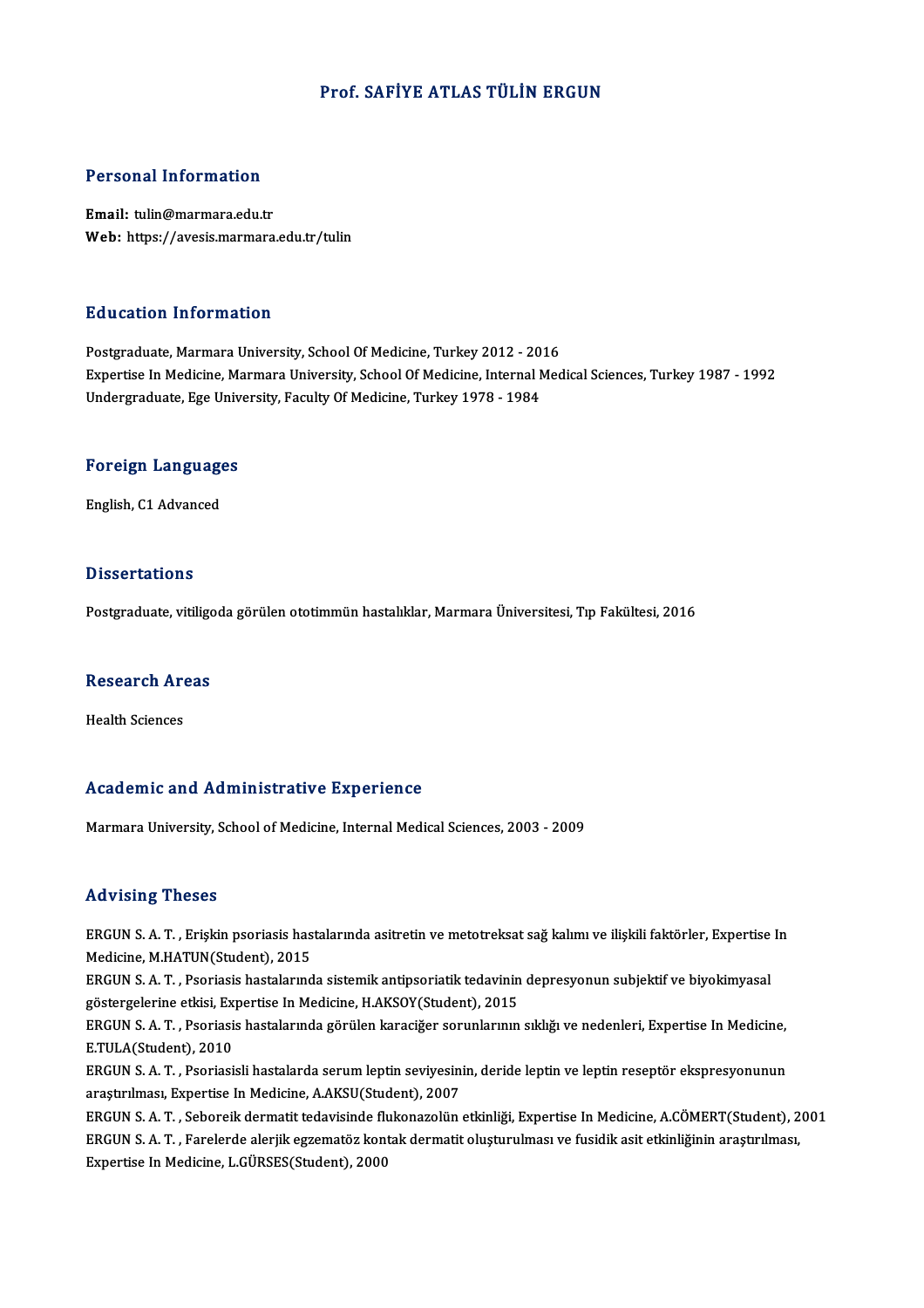### Articles Published in Journals That Entered SCI, SSCI and AHCI Indexes

- rticles Published in Journals That Entered SCI, SSCI and AHCI Indexes<br>I. Editorial: Behcet's Disease: Epidemiology, Etiopathogenesis, Diagnosis and Treatment<br>Alpeeu E. Leessee B. Ergue S.A.T Editorial: Behcet's Disease: Ep<br>Alpsoy E., Leccese P., Ergun S. A. T.<br>EPONTIERS IN MEDICINE vol 9, 20 Alpsoy E., Leccese P., Ergun S. A. T.<br>FRONTIERS IN MEDICINE, vol.8, 2021 (Journal Indexed in SCI)
- II. Serum high-sensitivity C-reactive protein, tumor necrosis factor-alpha, interleukin (IL)-1 beta, IL-FRONTIERS IN MEDICINE, vol.8, 2021 (Journal Indexed in SCI)<br>Serum high-sensitivity C-reactive protein, tumor necrosis facto<br>17A and IL-23 levels in patients with hidradenitis suppurativa<br>Orturk C. S. Fraun T. Eurhoghy L. A Serum high-sensitivity C-reactive protein<br>17A and IL-23 levels in patients with hid<br>Ozturk G.S., Ergun T., Eyuboglu İ., Akkiprik M.<br>CYTOKINE vel 144-2021 (Journal Indoved in S 17A and IL-23 levels in patients with hidrade<br>Ozturk G. S. , Ergun T., Eyuboglu İ., Akkiprik M.<br>CYTOKINE, vol.144, 2021 (Journal Indexed in SCI)<br>The Assessment of Presenteeism and Activity Ozturk G. S. , Ergun T., Eyuboglu İ., Akkiprik M.<br>CYTOKINE, vol.144, 2021 (Journal Indexed in SCI)<br>III. The Assessment of Presenteeism and Activity Impairment in Behcet's Syndrome and Recurrent<br>Anhthous Stematitie: A multi
- CYTOKINE, vol.144, 2021 (Journal Indexed in Store<br>The Assessment of Presenteeism and Activent<br>Aphthous Stomatitis: A multicentre Study.<br>Karasayli II, Adssayla, Alsoy A, Belem I, M.J. The Assessment of Presenteeism and Activity Impairment in Behcet's Syndrome and Recurrent<br>Aphthous Stomatitis: A multicentre Study.<br>Karacayli U., Adesanya A., Aksoy A., Belem J. M. F. M. , Cardin N. B. , Sarı F. B. , Beyha Aphthous Stomatitis: A multicentre Study.<br>Karacayli U., Adesanya A., Aksoy A., Belem J. M. F. M. , Cardin N. B. , Sarı F. B.<br>Alibaz-Öner F., et al.<br>Rheumatology (Oxford, England), 2021 (Journal Indexed in SCI Expanded) Karacayli U., Adesanya A., Aksoy A., Belem J. M. F. M., Cardin N. B., Sarı F. B., Beyhan T. E., Çelik Z., Karacayli C., Alibaz-Öner F., et al.<br>Rheumatology (Oxford, England), 2021 (Journal Indexed in SCI Expanded)<br>IV. Mesenchymal stem cells derived from human dental follicle modulate the aberrant immune response<br>in atonis dermatitis
- Rheumatology (Oxford<br>Mesenchymal stem of<br>in atopic dermatitis<br><sup>7</sup>ibandab N. Cana D. C Mesenchymal stem cells derived from human dental follicle modulate the ab<br>in atopic dermatitis<br>Zibandeh N., Genc D., ÖZGEN Z., Duran Y., Goker K., BARIŞ S., ERGUN S. A. T. , AKKOÇ T.<br>IMMUNOTUERAPY, vol 12, np.925,940,2021

in atopic dermatitis<br>Zibandeh N., Genc D., ÖZGEN Z., Duran Y., Goker K., BARIŞ S., ERGUN S. A. T. , AKKOÇ T. IMMUNOTHERAPY, vol.13, pp.825-840, 2021 (Journal Indexed in SCI)

- V. Pathergy Phenomenon.
	-

Frontiers in medicine, vol.8, pp.639404, 2021 (Journal Indexed in SCI Expanded)

Ergun T.<br>Frontiers in medicine, vol.8, pp.639404, 2021 (Journal Indexed in SCI Expanded)<br>VI. The impact of antipsoriatic treatment on serum pro-BDNF, BDNF levels, depression, anxiety scores,<br>and quality of life Frontiers in medicine<br>The impact of anti<br>and quality of life<br>Alsou H. Exgun T. A The impact of antipsoriatic treatment on serum pro-BDNF, BDNF levels, depression, anxiety s<br>and quality of life<br>Aksoy H., Ergun T., Akkiprik M., Peker Eyuboglu İ., Seckin Gencosmanoglu D., Cöbek Ünalan G. P. , Yöney H.<br>DEP

and quality of life<br>Aksoy H., Ergun T., Akkiprik M., Peker Eyuboglu İ., Seckin Gencosmanog<br>DERMATOLOGIC THERAPY, vol.34, no.2, 2021 (Journal Indexed in SCI)<br>Femeral voin wall thisknoss measurement: A new diagnestis to Aksoy H., Ergun T., Akkiprik M., Peker Eyuboglu İ., Seckin Gencosmanoglu D., Cöbek Ünalan G. P., Y<br>DERMATOLOGIC THERAPY, vol.34, no.2, 2021 (Journal Indexed in SCI)<br>VII. Femoral vein wall thickness measurement: A new diagn

- DERMATOLOGIC THERAPY, vol.34, no.2, 2021 (Journal Indexed in SCI)<br>Femoral vein wall thickness measurement: A new diagnostic tool for Behçet's disease.<br>Alibaz-Oner F., Ergelen R., Yıldız Y., Aldag M., Yazici A., Cefle A., K Femoral vein wall thickness measurement: A new diagnostic tool for Behçet's disease.<br>Alibaz-Oner F., Ergelen R., Yıldız Y., Aldag M., Yazici A., Cefle A., Koç E., Artım E., Mumcu G., Ergun T., et<br>Rheumatology (Oxford, Engl Alibaz-Oner F., Ergelen R., Yıldız Y., Aldag M., Yazici A., Cefle A., Koç E., Artım E., Mumcu G., Ergun T., et al.<br>Rheumatology (Oxford, England), vol.60, no.1, pp.288-296, 2021 (Journal Indexed in SCI Expanded)<br>VIII. Mode
- Rheumatology (Oxford, England), vol.60, no.1, pp.2<br>Moderation analysis exploring associations b<br>syndrome: A multicenter study from Turkey.<br>MUMCU.C. You M. Karagayi: U. Alroy A. Tag M. N. Moderation analysis exploring associations between age and mucocutaneous activity in Behçet's<br>syndrome: A multicenter study from Turkey.<br>MUMCU G., Yay M., Karacayli U., Aksoy A., Tas M. N. , Armagan B., Sari A., BOZCA B. C

synd<br>MUM<br>et al.<br>The I MUMCU G., Yay M., Karacayli U., Aksoy A., Tas M. N. , Armagan B., Sari A., BOZCA B. C. , Tekgoz E., Tere<br>et al.<br>The Journal of dermatology, vol.47, no.12, pp.1403-1410, 2020 (Journal Indexed in SCI Expanded)<br>Despessing ins

et al.<br>IX. Decreasing incidence and severity of Behçet's disease: a changing trend in epidemiological spectrum<br>IX. Decreasing incidence and severity of Behçet's disease: a changing trend in epidemiological spectrum<br>Pessibl The Journal of dermatology, vol.47, no.12, pp.1403-1410, 2020 (Journal Indexed in SCI Expanded)<br>Decreasing incidence and severity of Behçet's disease: a changing trend in epidemiolog<br>possibly associated with oral health<br>Mu Decreasing incidence and severity of Behçet's<br>possibly associated with oral health<br>Mumcu G., Alibaz Ö., Ergun S. A. T. , Direskeneli R. H.<br>Turkish journal of medical sciences, vol 50, no SL 2, 1

Turkish journal of medical sciences, vol.50, no.SI-2, pp.1587-1590, 2020 (Journal Indexed in SCI Expanded)

- X. Netherton syndrome: Temporary response to dupilumab. Turkish journal of medical sciences, vol.50, no.SI-2, pp.1587-1590, 2020 (Journal Indexed in SCI Expanded<br>Netherton syndrome: Temporary response to dupilumab.<br>Aktas M., SALMAN A., Apti Sengun O., Comert Ozer E., Hosgoren T Netherton syndrome: Temporary response to dupilumab.<br>Aktas M., SALMAN A., Apti Sengun O., Comert Ozer E., Hosgoren Tekin S., Akin Cakici O.,<br>Pediatric dermatology, vol.37, pp.1210-1211, 2020 (Journal Indexed in SCI Expande Aktas M., SALMAN A., Apti Sengun O., Comert Ozer E., Hosgoren Tekin S., Akin Cakici O., DEMİR G., Ergun T.<br>Pediatric dermatology, vol.37, pp.1210-1211, 2020 (Journal Indexed in SCI Expanded)<br>XI. Real-life data on the effec
- Pediatric dermatology, vol.37, pp.1210-1211, 2020 (Journal Indexed<br>Real-life data on the effectiveness and safety of omalizumab<br>chronic spontaneous urticaria: a retrospective cohort study.<br>SALMAN A. Ergun T. Maria Cimenaz Real-life data on the effectiveness and sa<br>chronic spontaneous urticaria: a retrosp<br>SALMAN A., Ergun T., Maria Gimenez-Arnau A.<br>The Journal of dermatelegies treatment vol 3. chronic spontaneous urticaria: a retrospective cohort study.<br>SALMAN A., Ergun T., Maria Gimenez-Arnau A.<br>The Journal of dermatological treatment, vol.31, no.2, pp.204-209, 2020 (Journal Indexed in SCI Expanded)<br>Predistive SALMAN A., Ergun T., Maria Gimenez-Arnau A.<br>The Journal of dermatological treatment, vol.31, no.2, pp.204-209, 2020 (Journal Indexed in<br>XII. Predictive factors for work-day loss in Behçet's syndrome: A multi-center study.<br>

The Journal of dermatological treatment, vol.31, no.2, pp.204-209, 2020 (Journal Indexed in SCI Expanded)<br>Predictive factors for work-day loss in Behçet's syndrome: A multi-center study.<br>MUMCU G., Yay M., AKSOY A., Tas M. Pred<br>MUM<br>et al.<br>Inten MUMCU G., Yay M., AKSOY A., Tas M. N. , ARMAĞAN B., Sari A., BOZCA B. C. , Tekgoz E., Karadag D. T. , BADAK S.<br>et al.<br>International journal of rheumatic diseases, vol.23, no.2, pp.240-246, 2020 (Journal Indexed in SCI Expa et al.<br>International journal of rheumatic diseases, vol.23, no.2, pp.240-246, 2020 (Journal Indexed in SCI Expanded)<br>XIII. Efficacy of TNFα inhibitors for refractory vascular Behçet's disease: A multicenter observation

study of 27 patients and a reviewof the literature. AksoyA.,YaziciA.,OmmaA.,CefleA.,OnenF.,TasdemirU.,ErgunT.,DireskeneliH.,Alibaz-Oner F.

International journal of rheumatic diseases, vol.23, no.2, pp.256-261, 2020 (Journal Indexed in SCI Expanded)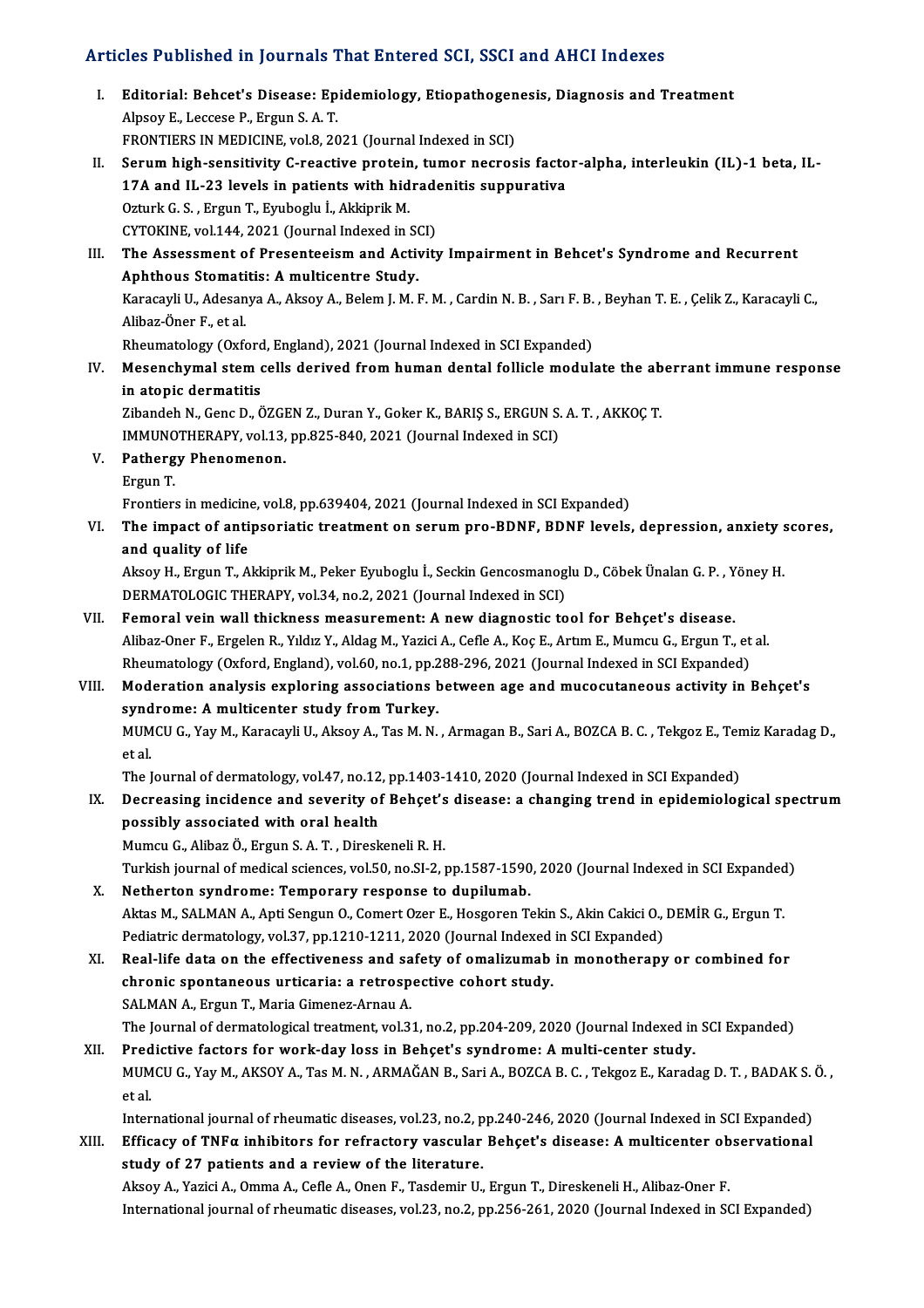| XIV.   | Significant Effects of Body Image on Sexual Functions and Satisfaction in Psoriasis Patients.                        |
|--------|----------------------------------------------------------------------------------------------------------------------|
|        | Gunduz A., Topcuoglu V., Gunduz E. B. U., Ergun T., Gencosmanoglu D. S., Sungur M. Z.                                |
|        | Journal of sex & marital therapy, vol.46, no.2, pp.160-169, 2020 (Journal Indexed in SCI Expanded)                   |
| XV.    | Oral ulcer activity assessment with the composite index according to different treatment modalities                  |
|        | in Behçet's syndrome: a multicentre study.                                                                           |
|        | Mumcu G., Karacayli Ü., Yay M., Aksoy A., Taş M., Armağan B., Sari A., Bozca B., Tekgöz E., Karadağ D., et al.       |
|        | Clinical and experimental rheumatology, no.6, pp.98-104, 2019 (Journal Indexed in SCI Expanded)                      |
| XVI.   | Does illness perception associate with disease symptoms in Behçet's disease?                                         |
|        | MUMCU G., YAĞAR F., Alibaz-Oner F., İNANÇ G. N., DİRESKENELİ R. H., ERGÜN T.                                         |
|        | Internal and emergency medicine, vol.14, no.5, pp.691-697, 2019 (Journal Indexed in SCI Expanded)                    |
| XVII.  | Advanced Glycation End Products, a Potential Link between Psoriasis and Cardiovascular Disease: A                    |
|        | <b>Case-control Study</b> .                                                                                          |
|        | Ergun T., Yazici V., YAVUZ D., Seckin-Gencosmanoglu D., Ozen G., SALMAN A., Direskeneli H., Inanc N.                 |
|        | Indian journal of dermatology, vol.64, no.3, pp.201-206, 2019 (Journal Indexed in SCI Expanded)                      |
| XVIII. | Assessment of cardiac and vessel functions in childhood psoriasis                                                    |
|        | ŞAYLAN ÇEVİK B., AKALIN F., Erolu E., Gencosmanoolu S., Ergun T.                                                     |
|        | Turkish journal of medical sciences, vol.49, no.2, pp.617-623, 2019 (Journal Indexed in SCI Expanded)                |
| XIX.   |                                                                                                                      |
|        | Oral health is a mediator for disease severity in patients with Behçet's disease: A multiple mediation               |
|        | analysis study.<br>Yay M., Celik Z., AKSOY A., Alibaz-Oner F., Inanc N., Ergun T., Direskeneli H., MUMCU G.          |
|        |                                                                                                                      |
|        | Journal of oral rehabilitation, vol.46, no.4, pp.349-354, 2019 (Journal Indexed in SCI Expanded)                     |
| XX.    | Expanding the differential diagnosis of raccoon eyes: sweet syndrome.                                                |
|        | Salman A., Demir G., Cinel L., Oguzsoy T., Yildizhan G., Ergun T.                                                    |
|        | Journal of the European Academy of Dermatology and Venereology : JEADV, vol.33, no.1, 2019 (Journal Indexed in       |
| XXI.   | SCI Expanded)<br>Hidradenitis suppurativa and the metabolic syndrome                                                 |
|        | Ergun T.                                                                                                             |
|        | CLINICS IN DERMATOLOGY, vol.36, no.1, pp.41-47, 2018 (Journal Indexed in SCI)                                        |
| XXII.  | Prevalence of obesity in paediatric psoriasis and its impact on disease severity and progression.                    |
|        | Ergun T., SEÇKİN GENÇOSMANOĞLU D., Karakoc-Aydiner E., SALMAN A., Tekin B., BÜLBÜL BAŞKAN E., ALPSOY E.,             |
|        | Cakiroglu A., Onsun N.                                                                                               |
|        | The Australasian journal of dermatology, vol.58, no.4, 2017 (Journal Indexed in SCI Expanded)                        |
| XXIII. | Acquired progressive lymphangioma: Case report with partial response to imiquimod 5% cream.                          |
|        | SALMAN A., SARAÇ G., Kuru B. C., Cinel L., YÜCELTEN A. D., Ergun T.                                                  |
|        | Pediatric dermatology, vol.34, no.6, 2017 (Journal Indexed in SCI Expanded)                                          |
| XXIV.  | Hidradenitis suppurativa unresponsive to canakinumab treatment: A case report.                                       |
|        | Tekin B., SALMAN A., Ergun T.                                                                                        |
|        | Indian journal of dermatology, venereology and leprology, vol.83, no.5, pp.615-617, 2017 (Journal Indexed in SCI     |
|        | Expanded)                                                                                                            |
| XXV.   | Internalized stigma in psoriasis: A multicenter study.                                                               |
|        |                                                                                                                      |
|        |                                                                                                                      |
|        | ALPSOY E., Polat M., FETTAHLIOĞLU KARAMAN B., KARADAĞ A. S., Kartal-Durmazlar P., Yalcin B., Emre S., Didar-         |
|        | Balci D., Bilgic-Temel A., Arca E., et al.                                                                           |
|        | The Journal of dermatology, vol.44, no.8, pp.885-891, 2017 (Journal Indexed in SCI Expanded)                         |
| XXVI.  | Psoriasis and the liver: problems, causes and course.                                                                |
|        | Tula E., Ergun T., SEÇKİN GENÇOSMANOĞLU D., ÖZGEN Z., Avsar E.                                                       |
|        | The Australasian journal of dermatology, vol.58, no.3, pp.194-199, 2017 (Journal Indexed in SCI Expanded)            |
| XXVII. | Th17-Inducing Conditions Lead to in vitro Activation of Both Th17 and Th1 Responses in Behcet's                      |
|        | Disease.                                                                                                             |
|        | Deniz R., Tulunay-Virlan A., Ozdemir F. T., Unal A. U., Ozen G., Alibaz-Oner F., Aydin-Tatli I., MUMCU G., Ergun T., |
|        | Direskeneli H.<br>Immunological investigations, vol.46, no.5, pp.518-525, 2017 (Journal Indexed in SCI Expanded)     |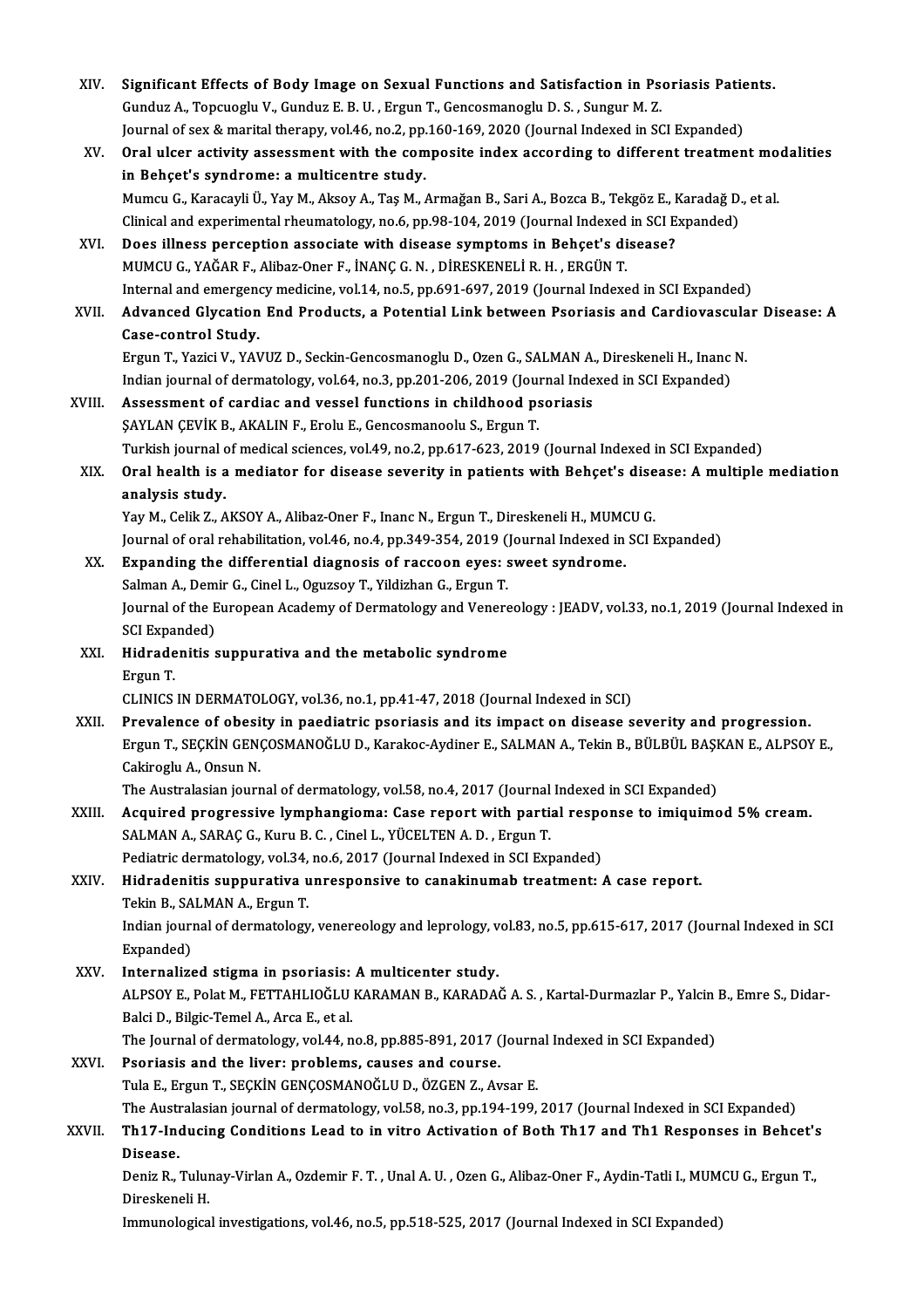| XXVIII.      | Efficacy, safety and drug survival of conventional agents in pediatric psoriasis: A multicenter, cohort<br>study.                                                                                              |
|--------------|----------------------------------------------------------------------------------------------------------------------------------------------------------------------------------------------------------------|
|              | Ergun T., SEÇKİN GENÇOSMANOĞLU D., ALPSOY E., BÜLBÜL BAŞKAN E., Saricam M. H., SALMAN A., Onsun N.,<br>Sarioz A                                                                                                |
|              | The Journal of dermatology, vol.44, no.6, pp.630-634, 2017 (Journal Indexed in SCI Expanded)                                                                                                                   |
| XXIX.        | Infliximab-induced cutaneous eruption resembling pityriasis rubra pilaris in a patient with                                                                                                                    |
|              | Takayasu's arteritis.                                                                                                                                                                                          |
|              | SALMAN A., Sonmez Y., Sahin H., Unal A. U., Direskeneli H., Cinel L., Ergun T.                                                                                                                                 |
|              | Dermatologic therapy, vol.30, no.3, 2017 (Journal Indexed in SCI Expanded)                                                                                                                                     |
| XXX.         | Bullous Sweet's Syndrome: Report of an Atypical Case Presenting with Ring-Like, Figurate Lesions.<br>SALMAN A., Berenjian A., Eser A., Kaymakci F. D., Cinel L., ATAGÜNDÜZ I., Yucelten D., Ergun T.           |
|              | Turkish journal of haematology: official journal of Turkish Society of Haematology, vol.34, no.1, pp.118-119, 2017<br>(Journal Indexed in SCI Expanded)                                                        |
| XXXI.        | Autoimmune progesterone dermatitis mimicking fixed drug eruption.<br>SALMAN A., Ergun T.                                                                                                                       |
|              | Journal der Deutschen Dermatologischen Gesellschaft = Journal of the German Society of Dermatology : JDDG,<br>vol.15, no.2, pp.219-220, 2017 (Journal Indexed in SCI Expanded)                                 |
| XXXII.       | Autoimmun-Progesteron-Dermatitis, die ein fixes Arzneimittelexanthem vortäuscht.                                                                                                                               |
|              | Salman A, Ergun T.                                                                                                                                                                                             |
|              | Journal der Deutschen Dermatologischen Gesellschaft = Journal of the German Society of Dermatology : JDDG,                                                                                                     |
|              | vol.15, no.2, pp.217-219, 2017 (Journal Indexed in SCI Expanded)                                                                                                                                               |
| XXXIII.      | Tumor necrosis factor-alpha inhibitors for the treatment of psoriasis patients with liver cirrhosis: A                                                                                                         |
|              | report of four cases with a literature review.                                                                                                                                                                 |
|              | Ergun T., SEÇKİN GENÇOSMANOĞLU D., SALMAN A., Qzgen Z., Ocak E. S., Avsar E., Imeryuz N.                                                                                                                       |
|              | Indian journal of dermatology, venereology and leprology, vol.83, no.1, pp.55-59, 2017 (Journal Indexed in SCI                                                                                                 |
|              | Expanded)                                                                                                                                                                                                      |
| <b>XXXIV</b> | Panniculitis in juvenile dermatomyositis: Report of a case and review of the published work.                                                                                                                   |
|              | SALMAN A., Kasapcopur O., Ergun T., Durmus Ucar A. N., Demirkesen C.                                                                                                                                           |
|              | The Journal of dermatology, vol.43, no.8, pp.951-3, 2016 (Journal Indexed in SCI Expanded)                                                                                                                     |
| <b>XXXV</b>  | Post-thrombotic syndrome and venous disease-specific quality of life in patients with vascular<br>Behçet's disease.                                                                                            |
|              | Alibaz-Oner F., ALDAĞ B., Aldag M., Unal A. U., MÜTİŞ ALAN A., TOPTAŞ T., Ergun T., Direskeneli H.                                                                                                             |
|              | Journal of vascular surgery. Venous and lymphatic disorders, vol.4, no.3, pp.301-6, 2016 (Journal Indexed in SCI<br>Expanded)                                                                                  |
| XXXVI.       | Another adverse effect of vemurafenib: Gingival hyperplasia.                                                                                                                                                   |
|              | SALMAN A., Tekin B., Koca S., Akgul Babacan N., YUMUK P. F., Ergun T.                                                                                                                                          |
|              | The Journal of dermatology, vol.43, no.6, pp.706-7, 2016 (Journal Indexed in SCI Expanded)                                                                                                                     |
| XXXVII.      | Interstitial Mycosis Fungoides With Lichen Sclerosus-Like Clinical and Histopathological Features.                                                                                                             |
|              | Tekin B., Kempf W., SEÇKİN GENÇOSMANOĞLU D., Ergun T., Yucelten D., Demirkesen C.                                                                                                                              |
|              | The American Journal of dermatopathology, vol.38, no.2, pp.138-43, 2016 (Journal Indexed in SCI Expanded)                                                                                                      |
| XXXVIII.     | Atypical presentations of eosinophilic fasciitis.                                                                                                                                                              |
|              | Ergun T., SEÇKİN GENÇOSMANOĞLU D., SALMAN A., Ocak E. S., YÜCELTEN A. D., Direskeneli H., Demirkesen C.,<br>EKİNCİ G., Bayik M.                                                                                |
|              | Indian journal of dermatology, venereology and leprology, vol.82, no.1, pp.47-52, 2016 (Journal Indexed in SCI<br>Expanded)                                                                                    |
| <b>XXXIX</b> | Gómez-López-Hernández Syndrome: A Rare Cause of Bilateral Nonscarring Alopecia.                                                                                                                                |
|              | Saricam M. H., Tekin B., ÜNVER O., EKİNCİ G., Ergun T.                                                                                                                                                         |
|              | Pediatric dermatology, vol.32, no.6, 2015 (Journal Indexed in SCI Expanded)                                                                                                                                    |
| XL.          | H syndrome: a multifaceted histiocytic disorder with hyperpigmentation and hypertrichosis.                                                                                                                     |
|              | Tekin B., Atay Z., Ergun T., Can M., TÜNEY D., Babay S., Turan S., BEREKET A., Zlotogorski A., Molho-Pessach V.<br>Acta dermato-venereologica, vol.95, no.8, pp.1021-3, 2015 (Journal Indexed in SCI Expanded) |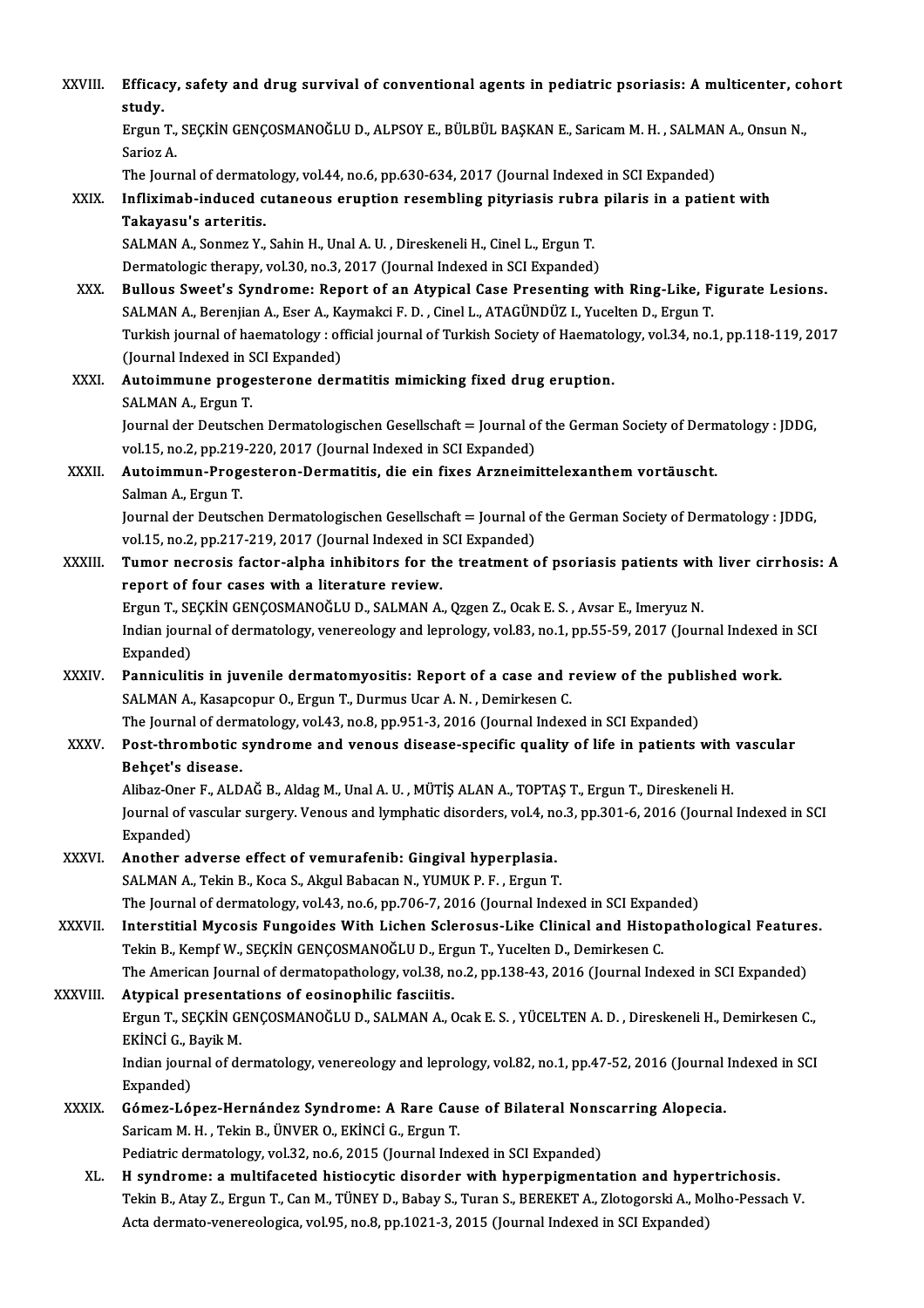XLI. Assessment of left atrial volume and function in patients with psoriasis by using real time three-<br>dimensional schoserdiography Assessment of left atrial volume<br>dimensional echocardiography.<br>Atas H. KEDEZ A. Borbay M. SECKU Assessment of left atrial volume and function in patients with psoriasis by using real time three-<br>dimensional echocardiography.<br>Atas H., KEPEZ A., Bozbay M., SEÇKİN GENÇOSMANOĞLU D., Cincin A., SÜNBÜL M., Bozbay A.Y. , Da di<mark>mensi</mark><br>Atas H., I<br>Ergun T.<br>Wiener l Atas H., KEPEZ A., Bozbay M., SEÇKİN GENÇOSMANOĞLU D., Cincin A., SÜNBÜL M., Bozbay A. Y. , Darvishov<br>Ergun T.<br>Wiener klinische Wochenschrift, vol.127, no.21-22, pp.858-863, 2015 (Journal Indexed in SCI Expanded)<br>Unilatera Ergun T.<br>Wiener klinische Wochenschrift, vol.127, no.21-22, pp.858-863, 2015 (Journal Indexed in SCI Expan<br>XLII. Unilateral cutaneous vasculitis: An uncommon presentation and a possible explanation<br>Tekin B. SALMAN A. Tuglu Wiener klinische Wochenschrift, vol.127, no.21-22, pp.858-863, 2015 (Journal Indexed in SCI Explanation and a possible explanation and a possible explanation B., SALMAN A., Tuglular S., Guler D., Ozen G., Direskeneil H., A Unilateral cutaneous vasculitis: An uncommon presentation and a possible explanation<br>Tekin B., SALMAN A., Tuglular S., Guler D., Ozen G., Direskeneil H., Ayranci F. G., Cinel L., Ergun T.<br>Indian Journal of Dermatology, Ven Tekin B., SALMAN A., Tuglular S., Guler D., Ozen G., Direskeneil H., Ayranci F. G., Cinel L., Ergun T. Indian Journal of Dermatology, Venereology and Leprology, vol.81, no.5, pp.518-519, 2015 (Journal Indexed in SC<br>Expanded)<br>XLIII. Tofacitinib versus etanercept or placebo in moderate-to-severe chronic plaque psoriasis: a ph Expanded)<br>Tofacitinib versus etanercept or<br>randomised non-inferiority trial<br>Van De Karkbof B.C.M., Strabel B. K Tofacitinib versus etanercept or placebo in moderate-to-severe chronic plaque psoriasis: a phase 3<br>randomised non-inferiority trial<br>Van De Kerkhof P. C. M. , Strohal R., Kubanov A., Valenzuela F., Lee J., Yakusevich V., Ch randomised non-inferiority trial<br>Van De Kerkhof P. C. M. , Strohal R., Kubanov A., Valenzuela F., Lee J., Yakusevich V., Chimenti S., Papacharalambous<br>J., Proulx J., Gupta P., et al. LANCET, vol.386, no.9993, pp.552-561, 2015 (Journal Indexed in SCI) J., Proulx J., Gupta P., et al.<br>LANCET, vol.386, no.9993, pp.552-561, 2015 (Journal Indexed in SCI)<br>XLIV. Cutaneous leishmaniasis mimicking verrucous carcinoma: A case with an unusual clinical course.<br>Selman A WÜCELTEN A D LANCET, vol.386, no.9993, pp.552-561, 2015 (Journal Indexed in SCI)<br>Cutaneous leishmaniasis mimicking verrucous carcinoma: A case with a<br>Selman A., YÜCELTEN A. D. , SEÇKİN GENÇOSMANOĞLU D., Ergun T., Demircay Z.<br>Indian jou Indian journal of dermatology, venereology and leprology, vol.81, no.4, pp.392-4, 2015 (Journal Indexed in SCI<br>Expanded) Selman A., YÜCELTEN A. D., SEÇKİN GENÇOSMANOĞLU D., Ergun T., Demircay Z. Indian journal of dermatology, venereology and leprology, vol.81, no.4, pp.392-4, 2015 (Journal Indexed in<br>Expanded)<br>XLV. Assessment of arterial stiffness and cardiovascular hemodynamics by oscillometric method in Expanded)<br>Assessment of arterial stiffness and cardiovascul<br>psoriasis patients with normal cardiac functions.<br>SÜNPÜLM, SECKİN CENCOSMANOČLU D. Durmus E. Ö Assessment of arterial stiffness and cardiovascular hemodynamics by oscillometric method in<br>psoriasis patients with normal cardiac functions.<br>SÜNBÜL M., SEÇKİN GENÇOSMANOĞLU D., Durmus E., ÖZGEN Z., Bozbay M., Bozbay A., K psoriasis patients with normal cardiac functions.<br>SÜNBÜL M., SEÇKİN GENÇOSMANOĞLU D., Durmus E., ÖZGEN Z., Bozbay M., Bozbay A., Kivrak T., Oguz M., SARI İ.,<br>Ergun T., et al. SÜNBÜL M., SEÇKİN GENÇOSMANOĞLU D., Durmus E., ÖZGEN Z., Bozbay M., Bozbay<br>Ergun T., et al.<br>Heart and vessels, vol.30, no.3, pp.347-54, 2015 (Journal Indexed in SCI Expanded)<br>Reaudenornburia in a noritoneal dialysis patien Ergun T., et al.<br>Heart and vessels, vol.30, no.3, pp.347-54, 2015 (Journa<br>XLVI. Pseudoporphyria in a peritoneal dialysis patient.<br>VELIOČLUA, Frgun T. Ozoper C. Heart and vessels, vol.30, no.3, p<br>Pseudoporphyria in a peritor<br>VELİOĞLU A., Ergun T., Ozener C.<br>Peritoneal dialysis international . Pseudoporphyria in a peritoneal dialysis patient.<br>VELİOĞLU A., Ergun T., Ozener C.<br>Peritoneal dialysis international : journal of the International Society for Peritoneal Dialysis, vol.35, no.2, pp.234-5,<br>2015 (Journal Ind VELİOĞLU A., Ergun T., Ozener C.<br>Peritoneal dialysis international : journal<br>2015 (Journal Indexed in SCI Expanded)<br>The rick of tubersulesis in nationts : 2015 (Journal Indexed in SCI Expanded)<br>XLVII. The risk of tuberculosis in patients with psoriasis treated with anti-tumor necrosis factor agents. 2015 (Journal Indexed in SCI Expanded)<br>The risk of tuberculosis in patients with psoriasis treated with anti-tumor necrosis factor agents.<br>Ergun T., SEÇKİN GENÇOSMANOĞLU D., BÜLBÜL BAŞKAN E., Onsun N., ÖZGEN Z., Unalan P., TI<br>Er<br>In Ergun T., SEÇKİN GENÇOSMANOĞLU D., BÜLBÜL BAŞKAN E., Onsun N., ÖZGEN Z., Unalan P., ALPSOY E<br>S.<br>International journal of dermatology, vol.54, no.5, pp.594-9, 2015 (Journal Indexed in SCI Expanded)<br>Unmet nood in Bebest's di S.<br>International journal of dermatology, vol.54, no.5, pp.594-9, 2015 (Journal Indexed in SCI Expanded)<br>XLVIII. Unmet need in Behcet's disease: most patients in routine follow-up continue to have oral ulcers.<br>Aliber Oper E International journal of dermatology, vol.54, no.5, pp.594-9, 2015 (Journal Indexed in SCI Expanded)<br>Unmet need in Behcet's disease: most patients in routine follow-up continue to have oral ulcers.<br>Alibaz-Oner F., MUMCU G. Unmet need in Behcet's disease: most patients in routine follow-up continue to<br>Alibaz-Oner F., MUMCU G., Kubilay Z., Ozen G., Celik G., Karadeniz A., Can M., Oner S. Y., Ina<br>Clinical rheumatology, vol.33, no.12, pp.1773-6, Alibaz-Oner F., MUMCU G., Kubilay Z., Ozen G., Celik G., Karadeniz A<br>Clinical rheumatology, vol.33, no.12, pp.1773-6, 2014 (Journal Ind<br>XLIX. A new Mucocutaneous Activity Index for Behçet's disease. Clinical rheumatology, vol.33, no.12, pp.1773-6, 2014 (Journal Indexed in SCI Expanded)<br>A new Mucocutaneous Activity Index for Behçet's disease.<br>MUMCU G., Inanc N., Taze A., Ergun T., DİRESKENELİ R. H. Clinical and experimental rheumatology, vol.32, no.4 Suppl 84, 2014 (Journal Indexed in SCI Expanded) MUMCU G., Inanc N., Taze A., Ergun T., DİRESKENELİ R. H.<br>Clinical and experimental rheumatology, vol.32, no.4 Suppl 84, 2014 (Journal Indexed in SCI Expanded)<br>L. Evaluation of asymptomatic venous disease by venous Doppler Clinical and experimental rheumatology, vol.32, n<br>Evaluation of asymptomatic venous disease<br>Behcet's disease without overt thrombosis.<br>Alibaz Oper E. Karatay E. Alminar L.N., Ergun T. Evaluation of asymptomatic venous disease by venous D<br>Behcet's disease without overt thrombosis.<br>Alibaz-Oner F., Karatay E., Akpinar I.N. , Ergun T., Direskeneli H.<br>Clinical rhaumatalagy val 32, no 2, np 277, 90, 2014 (Jau Behcet's disease without overt thrombosis.<br>Alibaz-Oner F., Karatay E., Akpinar I. N. , Ergun T., Direskeneli H.<br>Clinical rheumatology, vol.33, no.2, pp.277-80, 2014 (Journal Indexed in SCI Expanded)<br>Effects of exithromygin Alibaz-Oner F., Karatay E., Akpinar I. N. , Ergun T., Direskeneli H.<br>Clinical rheumatology, vol.33, no.2, pp.277-80, 2014 (Journal Indexed in SCI Expanded)<br>LI. Effects of azithromycin on intracellular cytokine responses an Clinical rheumatolo<br>Effects of azithro<br>Behçet's disease.<br>MUMCU C. Inane N Effects of azithromycin on intracellular cytokine responses and mucocutaneous n<br>Behçet's disease.<br>MUMCU G., Inanc N., Ozdemir F.T. , Tulunay A., Eksioglu-Demiralp E., Ergun T., Direskeneli H.<br>International journal of derma Behçet's disease.<br>MUMCU G., Inanc N., Ozdemir F. T. , Tulunay A., Eksioglu-Demiralp E., Ergun T., Direskeneli H.<br>International journal of dermatology, vol.52, no.12, pp.1561-6, 2013 (Journal Indexed in SCI Expanded)<br>Wideen MUMCU G., Inanc N., Ozdemir F. T. , Tulunay A., Eksioglu-Demiralp E., Ergun T., Direskeneli H.<br>International journal of dermatology, vol.52, no.12, pp.1561-6, 2013 (Journal Indexed in SCI Expanded)<br>LII. Widespread psoriasi International journa<br>Widespread psori<br>adverse reaction.<br>Ozen G. Ergun T. Ov Ozen G., Ergun T., Oner S.Y., Demirkesen C., Inanc N. Joint bone spine, vol.80, no.5, pp.545-7, 2013 (Journal Indexed in SCI Expanded) LIII. Salivary levels of HNP 1-3 are related to oral ulcer activity in Behçet's disease. MUMCU G., Cimilli H., Karacayli U., Inanc N., Ture-Ozdemir F., Eksioglu-Demiralp E., Ergun T., Direskeneli H.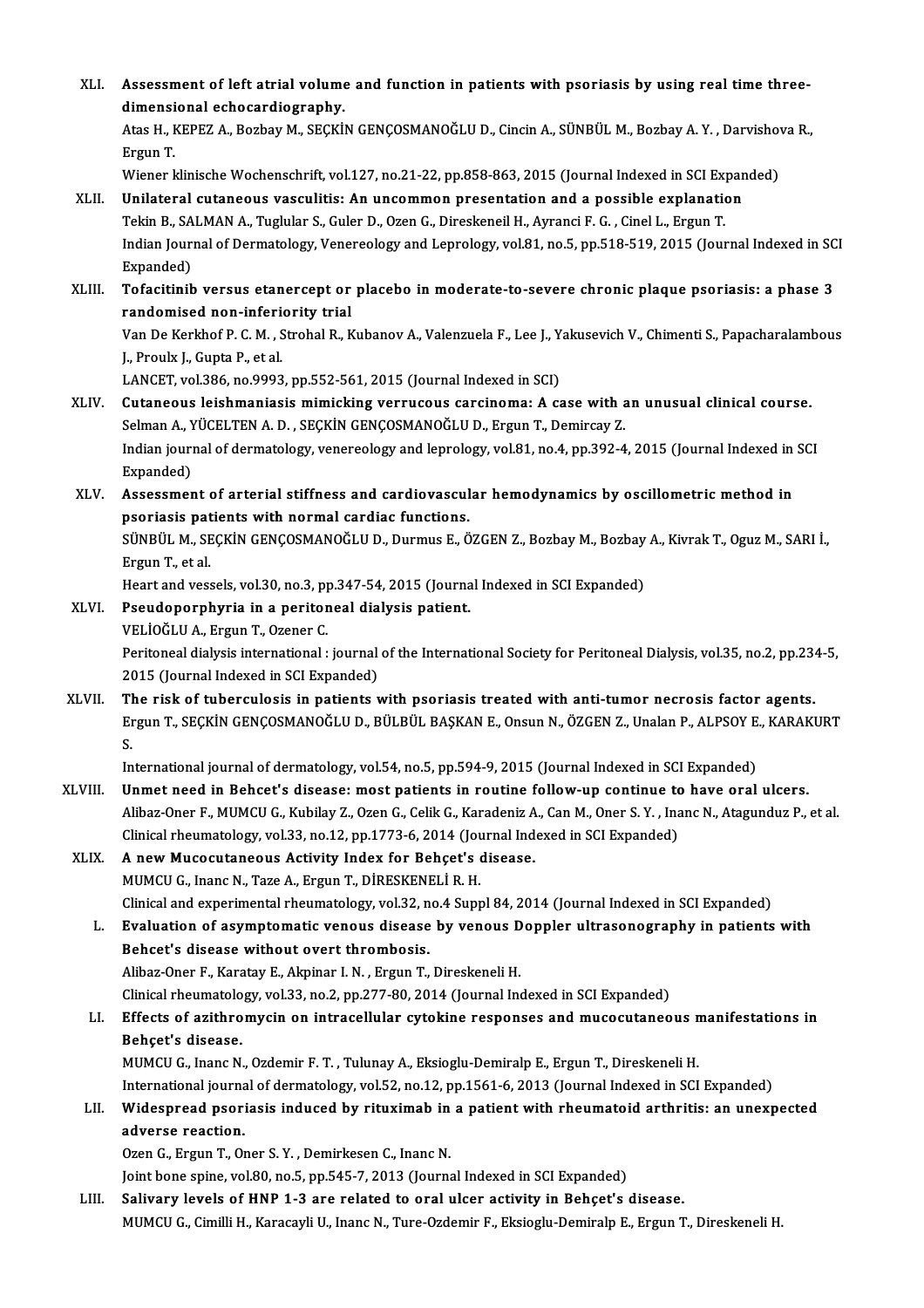International journal of dermatology, vol.52, no.10, pp.1198-201, 2013 (Journal Indexed in SCI Expanded)<br>TIP demain, containing adenter protein gene TIPAP S180L polymernhism is not increased in

International journal of dermatology, vol.52, no.10, pp.1198-201, 2013 (Journal Indexed in SCI Expanded)<br>LIV. TIR-domain-containing adaptor protein gene TIRAP S180L polymorphism is not increased in International journal of dermatology, vol.52, no.10, pp<br>TIR-domain-containing adaptor protein gene TI<br>Behçet's disease patients in two ethnic cohorts.<br>Turune C. Cookun D. Aliber Open E. Coit B. Durgun N. TIR-domain-containing adaptor protein gene TIRAP S180L polymorphism is not increased in<br>Behçet's disease patients in two ethnic cohorts.<br>Turunc G., Coskun D., Alibaz-Oner F., Coit P., Duzgun N., Alpsoy E., Yentur S. P. , S Be<br>Tu<br>al. Turunc G., Coskun D., Alibaz-Oner F., Coit P., Duzgun N., Alpsoy E., Yentur S. P. , Salvarani C., Casali B., Koetter I., et<br>al.<br>Clinical and experimental rheumatology, vol.31, no.3 Suppl 77, pp.54-6, 2013 (Journal Indexed

Clinical and experimental rheumatology, vol.31, no.3 Suppl 77, pp.54-6, 2013 (Journal Indexed in SCI Expanded)

- al.<br>Clinical and experimental rheumatology, vol.31, no.3 Suppl 77, pp.54-6, 2013 (Journal Indexed in SCI Expa<br>LV. Salivary levels of antimicrobial peptides Hnp 1-3, Ll-37 and S100 in Behcet's disease.<br>MUMCU G., Cimilli H., Archives of oral biology, vol.57, no.6, pp.642-6, 2012 (Journal Indexed in SCI Expanded)
- LVI. Isotretinoin has no negative effect on attention, executive function and mood. Archives of oral biology, vol.57, no.6, pp.642-6, 2012 (Journal Indexed in SCI Expanded)<br>Isotretinoin has no negative effect on attention, executive function and mood.<br>Ergun T., Seckin D., Ozaydin N., Bakar O., Comert A., Journal of the European Academy of Dermatology and Venereology : JEADV, vol.26, no.4, pp.431-9, 2012 (Journal<br>Indexed in SCI Expanded) Ergun T., Seckin D., Ozaydi<br>Journal of the European A<br>Indexed in SCI Expanded)<br>A composite index for c Journal of the European Academy of Dermatology and Venereology : JEADV, vol.26, no.4, pp.431-9, 2012 (Journal<br>Indexed in SCI Expanded)<br>LVII. A composite index for determining the impact of oral ulcer activity in Behcet's d
- Indexed in SCI Expande<br>A composite index for<br>aphthous stomatitis.<br>MUMCU C. Sur H. Jaan A composite index for determining the impact of oral ulcer activity in Behcet's dise<br>aphthous stomatitis.<br>MUMCU G., Sur H., Inanc N., Karacayli U., Cimilli H., ŞİŞMAN KİTAPÇI N., Ergun T., Direskeneli H.<br>Journal of oral pa

aphthous stomatitis.<br>MUMCU G., Sur H., Inanc N., Karacayli U., Cimilli H., ŞİŞMAN KİTAPÇI N., Ergun T., Direskeneli H.<br>Journal of oral pathology & medicine : official publication of the International Association of Oral Pa MUMCU G., Sur H., Inanc N., Karacayli U., Cimilli H., ŞİŞMAN KİTAPÇI N., Ergun T., Direskeneli H.<br>Journal of oral pathology & medicine : official publication of the International Association of Oral Pathologist<br>the America Journal of oral pathology & medicine : official publication of the International Association of Oral Patholog<br>the American Academy of Oral Pathology, vol.38, no.10, pp.785-91, 2009 (Journal Indexed in SCI Expander<br>LVIII. C

## the American Academy of Oral Pathology,<br>Can topical calcipotriol be a treatmer<br>Seckin D., Cerman A. A. , Yildiz A., Ergun T.<br>Journal of drugs in dormatology : JDD, yol Can topical calcipotriol be a treatment alternative in actinic keratoses? A preliminary rep<br>Seckin D., Cerman A. A. , Yildiz A., Ergun T.<br>Journal of drugs in dermatology : JDD, vol.8, no.5, pp.451-4, 2009 (Journal Indexed

Journal of drugs in dermatology : JDD, vol.8, no.5, pp.451-4, 2009 (Journal Indexed in SCI Expanded)

Seckin D., Cerman A. A. , Yildiz A., Ergun T.<br>Journal of drugs in dermatology : JDD, vol.8, no.5, pp.451-4, 2009 (Journal Indexed in SCI Expanded)<br>LIX. Oral health and related quality of life status in patients from UK Oral health and related quality of life status in patients from UK and Turkey: a comparative study<br>Behcet's disease.<br>Mumcu G., Niazi S., Stewart J., Hagi-Pavli E., Gokani B., Seoudi N., Ergun T., Yavuz S., Stanford M., For

Journal of oral pathology & medicine : official publication of the International Association of Oral Pathologists and<br>the American Academy of Oral Pathology, vol.38, no.5, pp.406-9, 2009 (Journal Indexed in SCI Expanded) Mumcu G., Niazi S., Stewart J., Hagi-Pavli E., Gokani B., Seoudi N., Ergun T., Yavuz S., Stanford M., Fortune F.,<br>Journal of oral pathology & medicine : official publication of the International Association of Oral Patholo Journal of oral pathology & medicine : official publication of the International Association of Oral Pathologists and<br>the American Academy of Oral Pathology, vol.38, no.5, pp.406-9, 2009 (Journal Indexed in SCI Expanded)<br>L

the American Acade<br>Association of sa<br>Behçet's disease.<br>Mumau C. Inang N Association of salivary S. mutans colonisation an<br>Behçet's disease.<br>Mumcu G., Inanc N., Aydin S. Z. , Ergun T., Direskeneli H.<br>Clinicel and experimental rhoumatelegy vol 27, no 2 Su Behçet's disease.<br>Mumcu G., Inanc N., Aydin S. Z. , Ergun T., Direskeneli H.<br>Clinical and experimental rheumatology, vol.27, no.2 Suppl 53, 2009 (Journal Indexed in SCI Expanded)

- LXI. Serumleptin levels, skin leptin and leptin receptor expression in psoriasis. Cerman A. A., Bozkurt S., Sav A., Tulunay A., Elbasi M. O., Ergun T. Serum leptin levels, skin leptin and leptin receptor expression in psoriasis.<br>Cerman A. A. , Bozkurt S., Sav A., Tulunay A., Elbasi M. O. , Ergun T.<br>The British journal of dermatology, vol.159, no.4, pp.820-6, 2008 (Journa Cerman A. A. , Bozkurt S., Sav A., Tulunay A., Elbasi M. O. , Ergun T.<br>The British journal of dermatology, vol.159, no.4, pp.820-6, 2008 (Journal Indexed in Stations of rheumatoid arthritis: a study of 215 Turkish patients
- The British journal of dermatology, vol.159, no.4, pp.820-6, 2008 (Journal In<br>Skin manifestations of rheumatoid arthritis: a study of 215 Turkish<br>Ergun T., Inanc N., Tuney D., Kotiloglu E. K. , Seckin D., Tetik C., Direske Skin manifestations of rheumatoid arthritis: a study of 215 Turkish patients.<br>Ergun T., Inanc N., Tuney D., Kotiloglu E. K. , Seckin D., Tetik C., Direskeneli H.<br>International journal of dermatology, vol.47, no.9, pp.894-9 Ergun T., Inanc N., Tuney D., Kotiloglu E. K. , Seckin D., Tetik C., Direskeneli H.<br>International journal of dermatology, vol.47, no.9, pp.894-902, 2008 (Journal Indexed in SCI Expanded)<br>LXIII. Serum levels of free heat sh
- Birtas-Atesoglu E., Inanc N., Yavuz S., Ergun T., Direskeneli H. Serum levels of free heat shock protein 70 and anti-HSP70 are elevated in Behçet's disease<br>Birtas-Atesoglu E., Inanc N., Yavuz S., Ergun T., Direskeneli H.<br>Clinical and experimental rheumatology, vol.26, no.4 Suppl 50, 200 Clinical and experimental rheumatology, vol.26, no.4 Suppl 50, 2008 (Journal Indexed in SCI Expanded)<br>LXIV. Thalidomide has both anti-inflammatory and regulatory effects in Behcet's disease.
- Direskeneli H., Ergun T., Yavuz S., Hamuryudan V., Eksioglu-Demiralp E. Clinical rheumatology, vol.27, no.3, pp.373-5, 2008 (Journal Indexed in SCI Expanded) Direskeneli H., Ergun T., Yavuz S., Hamuryudan V., Eksioglu-Demiralp I<br>Clinical rheumatology, vol.27, no.3, pp.373-5, 2008 (Journal Indexed in<br>LXV. Successful use of etanercept in type I pityriasis rubra pilaris.<br>Seekin D.

### Clinical rheumatology, vol.<br>Successful use of etane<br>Seckin D., Tula E., Ergun T.<br>The Pritish journal of dorn Successful use of etanercept in type I pityriasis rubra pilaris.<br>Seckin D., Tula E., Ergun T.<br>The British journal of dermatology, vol.158, no.3, pp.642-4, 2008 (Journal Indexed in SCI Expanded)<br>The assessment of eral healt Seckin D., Tula E., Ergun T.<br>The British journal of dermatology, vol.158, no.3, pp.642-4, 2008 (Journal Indexed in SCI Expanded)<br>LXVI. The assessment of oral health-related quality of life by factor analysis in patients wi

### The British journal of dermatology, vol.158, no.3,<br>The assessment of oral health-related quali<br>disease and recurrent aphthous stomatitis.<br>Mumay C. Hayran Q. Oraln D. Q. Jaana N. Vayya The assessment of oral health-related quality of life by factor analy<br>disease and recurrent aphthous stomatitis.<br>Mumcu G., Hayran O., Ozalp D. O. , Inanc N., Yavuz S., Ergun T., Direskeneli H.<br>Journal of oral nathology & m disease and recurrent aphthous stomatitis.<br>Mumcu G., Hayran O., Ozalp D. O. , Inanc N., Yavuz S., Ergun T., Direskeneli H.<br>Journal of oral pathology & medicine : official publication of the International Association of Ora

the American Academy of Oral Pathology, vol.36, no.3, pp.147-52, 2007 (Journal Indexed in SCI Expanded)

LXVII. Efficacy of oral fluconazole in the treatment of seborrheic dermatitis: a placebo-controlled study.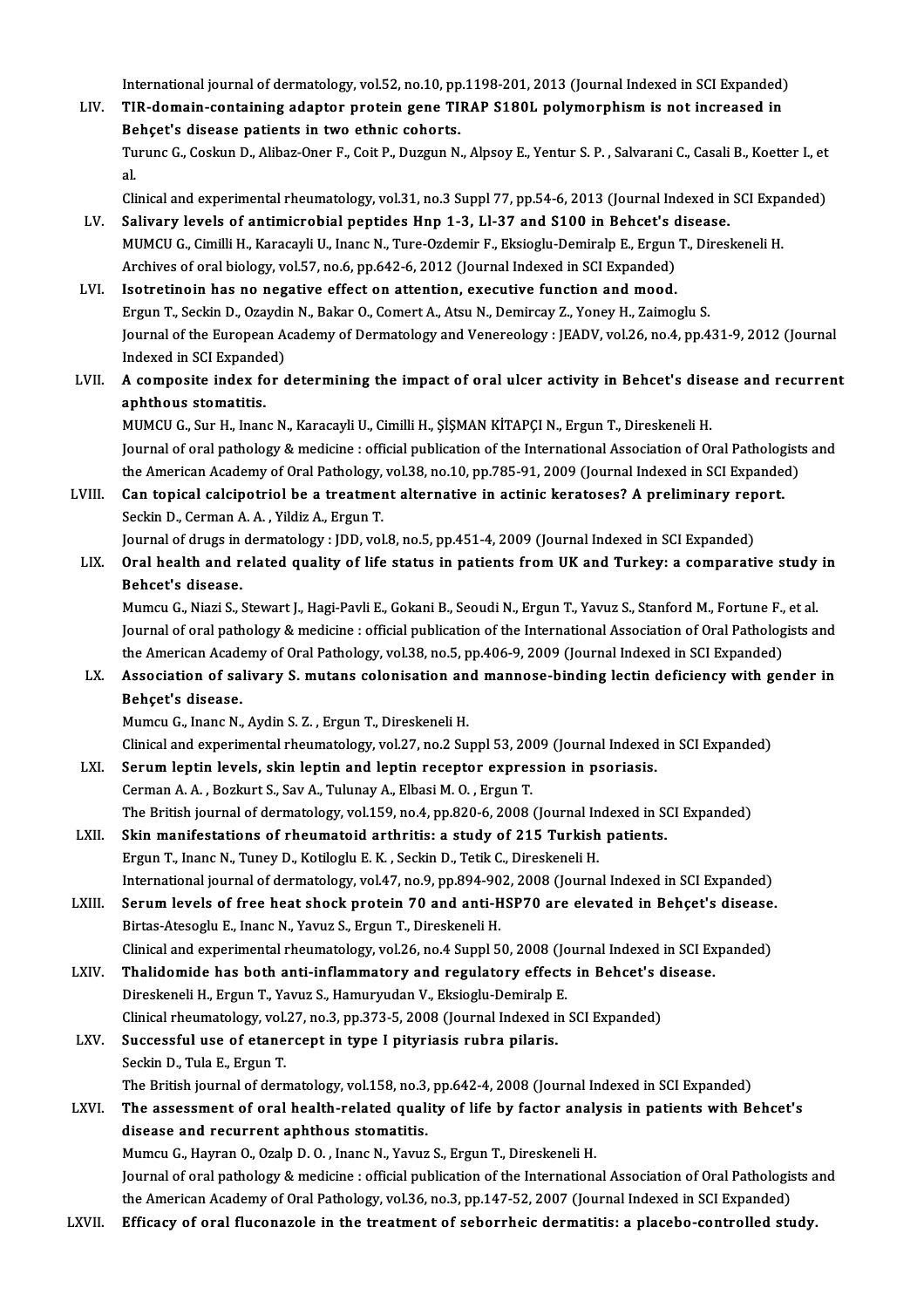Coemert A., Bekiroglu N., Guerbuez O., Ergun T.

Coemert A., Bekiroglu N., Guerbuez O., Ergun T.<br>American journal of clinical dermatology, vol.8, no.4, pp.235-8, 2007 (Journal Indexed in SCI Expanded)<br>Prelidese deficiency esseciated with hemeslebin O treit and microsytic

- Coemert A., Bekiroglu N., Guerbuez O., Ergun T.<br>American journal of clinical dermatology, vol.8, no.4, pp.235-8, 2007 (Journal Indexed in S<br>LXVIII. Prolidase deficiency associated with hemoglobin O trait and microcytic ane Prolidase deficiency associated with hemoglobin 0 trait and microcytic anemia<br>Aytug A., Ergun T., Ratip S., Elcioglu N., Gultepe M., Mercan E., Gurbuz O. INTERNATIONAL JOURNAL OF DERMATOLOGY, vol.45, no.7, pp.867-868, 2006 (Journal Indexed in SCI)
- LXIX. Oral health related quality of life is affected by disease activity in Behçet's disease. INTERNATIONAL JOURNAL OF DERMATOLOGY, vol.45, no.7, pp.867-868, 2006 (Journal Indexe<br>Oral health related quality of life is affected by disease activity in Behçet's disease.<br>Mumcu G., Inanc N., Ergun T., Ikiz K., Gunes M., Oral health related quality of life is affected by disease activity in Beh<br>Mumcu G., Inanc N., Ergun T., Ikiz K., Gunes M., Islek U., Yavuz S., Sur H., Atalay T.<br>Oral diseases, vol.12, no.2, pp.145-51, 2006 (Journal Indexe Mumcu G., Inanc N., Ergun T., Ikiz K., Gunes M., Islek U., Yavuz S., Su<br>Oral diseases, vol.12, no.2, pp.145-51, 2006 (Journal Indexed in SC<br>LXX. Intralesional tuberculin for treatment of refractory warts.
- Oral diseases, vol.12, no.2, pp.145-51, 2006 (Journal Indexed in SCI Expanded)<br>Intralesional tuberculin for treatment of refractory warts.<br>Kus S., Ergun T., Gun D., Akin O. I<mark>ntralesional tuberculin for treatment of refractory warts.</mark><br>Kus S., Ergun T., Gun D., Akin O.<br>Journal of the European Academy of Dermatology and Venereology : JEADV, vol.19, no.4, pp.515-6, 2005 (Journal<br>Indeved in SCI E Kus S., Ergun T., Gun D., Ak<br>Journal of the European A<br>Indexed in SCI Expanded)<br>TCP gamma dalta (+) T Journal of the European Academy of Dermatology and Venereology : JEADV, vol.19, no.4, pp.515-6, 20<br>Indexed in SCI Expanded)<br>LXXI. TCR gamma delta (+) T-cell response to streptococcal antigens in patients with psoriasis.
- Indexed in SCI Expanded)<br>TCR gamma delta (+) T-cell response to streptococcal antigens in patients with psoriasis.<br>Ergun T., Eksioglu-Demiralp E., Direskeneli H., Mumcu G., Gurbuz O. TCR gamma delta (+) T-cell response to streptococcal antigens in patients with psoriasis.<br>Ergun T., Eksioglu-Demiralp E., Direskeneli H., Mumcu G., Gurbuz O.<br>Archives of dermatological research, vol.296, no.11, pp.536-8, 2
- LXXII. Clinical and immunological effects of azithromycin in Behçet's disease.<br>Mumcu G., Ergun T., Elbir Y., Eksioglu-Demiralp E., Yavuz S., Atalay T., Direskeneli H. Archives of dermatological research, vol.296, no.11, pp.536-8, 2005 (Journal Index<br>Clinical and immunological effects of azithromycin in Behçet's disease.<br>Mumcu G., Ergun T., Elbir Y., Eksioglu-Demiralp E., Yavuz S., Atala Journal of oral pathology & medicine : official publication of the International Association of Oral Pathologists and Mumcu G., Ergun T., Elbir Y., Eksioglu-Demiralp E., Yavuz S., Atalay T., Direskeneli H.<br>Journal of oral pathology & medicine : official publication of the International Association of Oral Patholo<br>the American Academy of O Journal of oral pathology & medicine : official publication of the International Association of 0<br>the American Academy of Oral Pathology, vol.34, no.1, pp.13-6, 2005 (Journal Indexed in SCI E<br>LXXIII. Oral health is impaire

the American Academy of Oral Pathology, vol.34, no.1, pp.13-6, 2005 (Journal Coral health is impaired in Behçet's disease and is associated with Mumcu G., Ergun T., Inanc N., Fresko I., Atalay T., Hayran O., Direskeneli H. Oral health is impaired in Behçet's disease and is associated with disease severity.<br>Mumcu G., Ergun T., Inanc N., Fresko I., Atalay T., Hayran O., Direskeneli H.<br>Rheumatology (Oxford, England), vol.43, no.8, pp.1028-33, 2 Mumcu G., Ergun T., Inanc N., Fresko I., Atalay T., Hayran O., Direskeneli H.<br>Rheumatology (Oxford, England), vol.43, no.8, pp.1028-33, 2004 (Journal Indexed in SCI Expanded)<br>LXXIV. Epidermolysis bullosa acquisita associat

Rheumatology (Oxford, Englan<br><mark>Epidermolysis bullosa acqu</mark><br>Bakar O., Demircay Z., Ergun T.<br>International iournal of dermat Epidermolysis bullosa acquisita associated with vitiligo, Graves' disease and nephrotic syn<br>Bakar 0., Demircay Z., Ergun T.<br>International journal of dermatology, vol.43, no.5, pp.378-80, 2004 (Journal Indexed in SCI Expand

Bakar O., Demircay Z., Ergun T.<br>International journal of dermatology, vol.43, no.5, pp.378-80, 2004 (Journal Indexed in SCI Expanded)<br>LXXV. MEFV mutations are increased in Behçet's disease (BD) and are associated with vasc International journal of dermatology, vol.43, no.5, pp.378-80, 2004 (Journal Indexed in SCI Expanded)<br>MEFV mutations are increased in Behçet's disease (BD) and are associated with vascular<br>involvement.<br>Atagunduz P., Ergun MEFV mutations are increased in Beh<br>involvement.<br>Atagunduz P., Ergun T., DİRESKENELİ R. H.<br>Clinical and experimental rhoumatelogu ve involvement.<br>Atagunduz P., Ergun T., DİRESKENELİ R. H.<br>Clinical and experimental rheumatology, vol.21, no.4 Suppl 30, 2003 (Journal Indexed in SCI Expanded)<br>Low senum mannesse binding lestin levels in Bebest's disease.

Atagunduz P., Ergun T., DİRESKENELİ R. H.<br>Clinical and experimental rheumatology, vol.21, no.4 Suppl 30, 2003 (J<br>LXXVI. Low serum mannose-binding lectin levels in Behçet's disease. Clinical and experimental rheumatology, vol.21, no.<br>Low serum mannose-binding lectin levels in l<br>Inanc N., Birtas E., Yavuz S., Ergun T., Direskeneli H.<br>Advances in evnerimental medicine and biology vo

Low serum mannose-binding lectin levels in Behçet's disease.<br>Inanc N., Birtas E., Yavuz S., Ergun T., Direskeneli H.<br>Advances in experimental medicine and biology, vol.528, pp.287-9, 2003 (Journal Indexed in SCI Expanded)<br>

- Inanc N., Birtas E., Yavuz S., Ergun T., Direskeneli H.<br>Advances in experimental medicine and biology, vol.528, pp.287-9, 2003 (Journal Indexed in<br>LXXVII. HSP 60 expression in mucocutaneous lesions of Behçet's disease.<br>Erg Advances in experimental medicine and biology, vol.528, pp.287-9, 2003 (Journal Indexed in<br>HSP 60 expression in mucocutaneous lesions of Behçet's disease.<br>Ergun T., Ince U., Eksioglu-Demiralp E., Direskeneli H., Gurbuz O., HSP 60 expression in mucocutaneous lesions of Behçet's disease.<br>Ergun T., Ince U., Eksioglu-Demiralp E., Direskeneli H., Gurbuz O., Gurses L., Aker F., Akoglu T.<br>Journal of the American Academy of Dermatology, vol.45, no.6 Ergun T., Ince U., Eksioglu-Demiralp E., Diresker<br>Journal of the American Academy of Dermatolo<br>LXXVIII. Neutrophil activation in Behçet's disease.<br>Elisiogly Demiralp E. DiRESKENELLE H. Kiber
- Journal of the American Academy of Dermatology, vol.45, no.6, pp.904-9, 2001 (Jou:<br>Neutrophil activation in Behçet's disease.<br>Eksioglu-Demiralp E., DİRESKENELİ R. H. , Kibaroglu A., Yavuz S., Ergun T., Akoglu T.<br>Clinical a Neutrophil activation in Behçet's disease.<br>Eksioglu-Demiralp E., DİRESKENELİ R. H. , Kibaroglu A., Yavuz S., Ergun T., Akoglu T.<br>Clinical and experimental rheumatology, vol.19, no.5 Suppl 24, 2001 (Journal Indexed in SCI E Eksioglu-Demiralp E., DİRESKENELİ R. H. , Kibaroglu A., Yavuz S., Ergun T., Akoglu T.<br>Clinical and experimental rheumatology, vol.19, no.5 Suppl 24, 2001 (Journal Indexed in SCI<br>LXXIX. Wegener's granulomatosis presenting a

Clinical and experimental rheumatology, vol.19, no.5<br>Wegener's granulomatosis presenting as neutr<br>Gurses L., Yucelten D., Comert A., Ergun T., Gurbuz O.<br>The Pritish journal of dermatology, vol.143, no.1, np. Wegener's granulomatosis presenting as neutrophilic dermatosis: a case report.<br>Gurses L., Yucelten D., Comert A., Ergun T., Gurbuz O.<br>The British journal of dermatology, vol.143, no.1, pp.207-9, 2000 (Journal Indexed in SC Gurses L., Yucelten D., Comert A., Ergun T., Gurbuz O.<br>The British journal of dermatology, vol.143, no.1, pp.207-9, 2000 (Journal Indexed in SCI Expanded)<br>LXXX. T cell responses to 60/65 kDa heat shock protein derived pept

## The Britis<br>T cell re<br>disease.<br><sup>Direcken</sup> T cell responses to 60/65 kDa heat shock protein derived peptides in Turkis<br>disease.<br>Direskeneli H., Eksioglu-Demiralp E., Yavuz S., Ergun T., Shinnick T., Lehner T., Akoglu T.<br>The Journal of rhoumatelegy vol.27, no.2, np.

disease.<br>Direskeneli H., Eksioglu-Demiralp E., Yavuz S., Ergun T., Shinnick T., Lehner T., Akoglu T.<br>The Journal of rheumatology, vol.27, no.3, pp.708-13, 2000 (Journal Indexed in SCI Expanded)<br>Oligaelanal T. cell expansio Direskeneli H., Eksioglu-Demiralp E., Yavuz S., Ergun T., Shinnick T., Lehner T., Akoglu T.<br>The Journal of rheumatology, vol.27, no.3, pp.708-13, 2000 (Journal Indexed in SCI Exp<br>LXXXI. Oligoclonal T cell expansions in pat

### The Journal of rheumatology, vol.27, no.3, pp.708-13, 2000 (Journal Indexed is<br>Oligoclonal T cell expansions in patients with Behçet's disease.<br>Direskeneli H., Eksioglu-Demiralp E., Kibaroglu A., Yavuz S., Ergun T., Akoglu Oligoclonal T cell expansions in patients with Behçet's disease.<br>Direskeneli H., Eksioglu-Demiralp E., Kibaroglu A., Yavuz S., Ergun T., Akoglu T.<br>Clinical and experimental immunology, vol.117, no.1, pp.166-70, 1999 (Journ Direskeneli H., Eksioglu-De<br>Clinical and experimental i<br>LXXXII. Ecthyma gangrenosum.

Clinical and experimental immune<br>Ecthyma gangrenosum.<br>Gucluer H., Ergun T., Demircay Z.<br>International iournal of dermatal Ecthyma gangrenosum.<br>Gucluer H., Ergun T., Demircay Z.<br>International journal of dermatology, vol.38, no.4, pp.299-302, 1999 (Journal Indexed in SCI Expanded)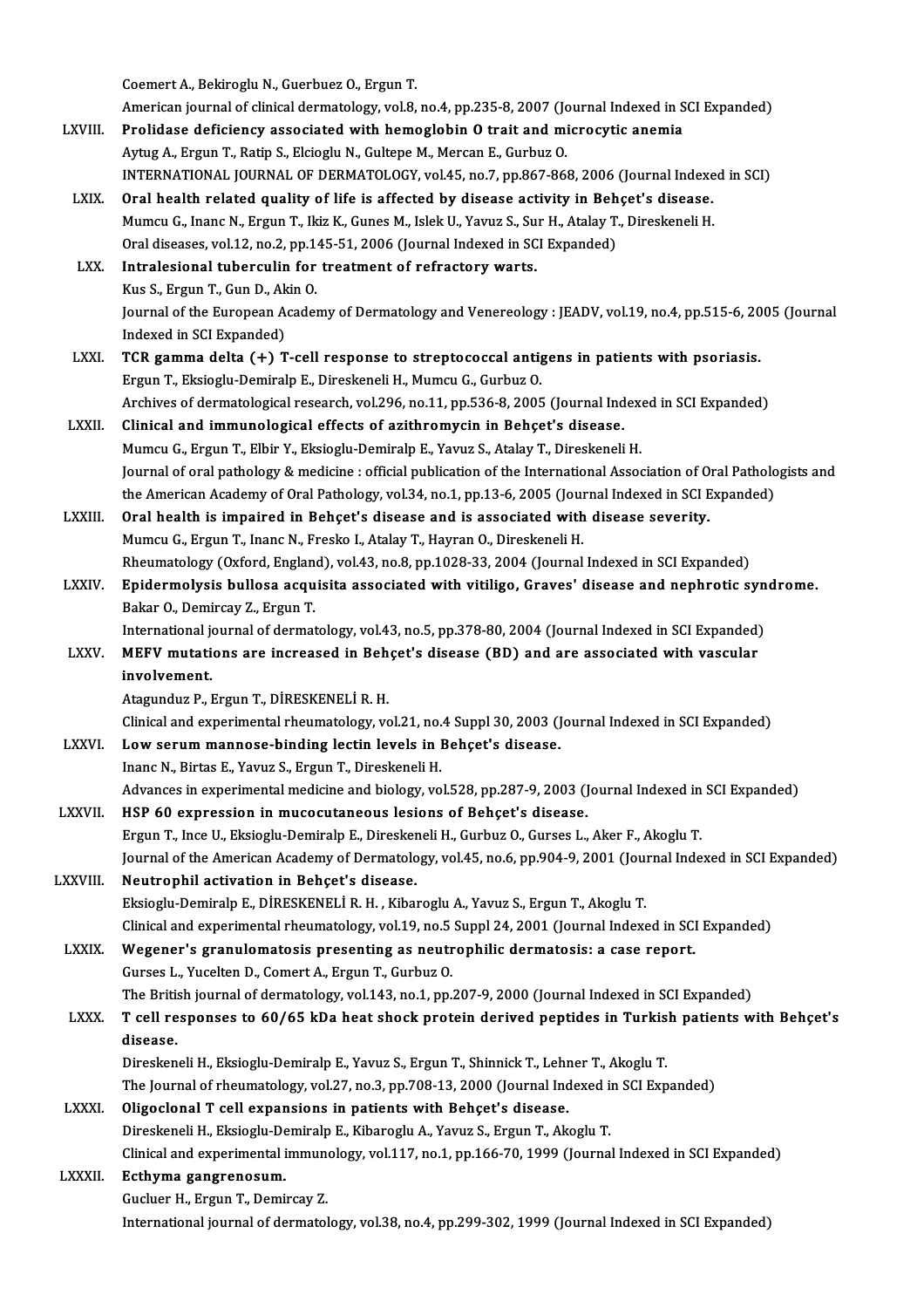| LXXXIII.       | Increased CD4+CD16+ and CD4+CD56+ T cell subsets in Behçet's disease.                                                            |
|----------------|----------------------------------------------------------------------------------------------------------------------------------|
|                | Eksioglu-Demiralp E., DİRESKENELİ R. H., Ergun T., Fresko I., Akoglu T.                                                          |
|                | Rheumatology international, vol.19, no.1-2, pp.23-6, 1999 (Journal Indexed in SCI Expanded)                                      |
| <b>LXXXIV.</b> | The histopathology of pathergy: a chronologic study of skin hyperreactivity in Behcet's disease                                  |
|                | Ergun T., Gurbuz O., Harvell J., Jorizzo J., White W.                                                                            |
|                | INTERNATIONAL JOURNAL OF DERMATOLOGY, vol.37, no.12, pp.929-933, 1998 (Journal Indexed in SCI)                                   |
| <b>LXXXV</b>   | Skin hyperreactivity of Behçet's patients (pathergy reaction) is also positive in interferon alpha-                              |
|                | treated chronic myeloid leukaemia patients, indicating similarly altered neutrophil functions in both                            |
|                | disorders.                                                                                                                       |
|                | Budak-Alpdoğan T., Demirçay Z., Alpdoğan Ö., DİRESKENELİ R. H., Ergun T., Öztürk A., Günay A., Yavuz Ş., Üskent N.,<br>Akoğlu T. |
|                | British journal of rheumatology, vol.37, no.11, pp.1148-51, 1998 (Journal Indexed in SCI Expanded)                               |
| <b>LXXXVI.</b> | Phagocytosis and oxidative burst by neutrophils in patients with recurrent furunculosis.                                         |
|                | Demirçay Z., Ekşioğlu-Demiralp E., Ergun T., Akoğlu T.                                                                           |
|                | The British journal of dermatology, vol.138, no.6, pp.1036-8, 1998 (Journal Indexed in SCI Expanded)                             |
| LXXXVII.       | Histopathologic features of the spontaneous pustular lesions of Behcet's syndrome                                                |
|                | Ergun T., Gurbuz O., Dogusoy G., Mat C., Yazici H.                                                                               |
|                | INTERNATIONAL JOURNAL OF DERMATOLOGY, vol.37, no.3, pp.194-196, 1998 (Journal Indexed in SCI)                                    |
| LXXXVIII.      | Topical cyclosporine-A for treatment of oral ulcers of Behçet's syndrome.                                                        |
|                | Ergun T., Gürbüz O., Yurdakul S., Hamuryudan V., Bekiroğlu N., Yazici H.                                                         |
|                | International journal of dermatology, vol.36, no.9, pp.720, 1997 (Journal Indexed in SCI Expanded)                               |
| LXXXIX.        | Behcet's disease in patients with chronic myelogenous leukemia: Possible role of interferon-alpha                                |
|                | treatment in the occurrence of Behcet's symptoms                                                                                 |
|                | BudakAlpdogan T., Demircay Z., Alpdogan O., DİRESKENELİ R. H., Ergun T., Bayik M., Akoglu T.                                     |
|                | ANNALS OF HEMATOLOGY, vol.74, no.1, pp.45-48, 1997 (Journal Indexed in SCI)                                                      |
| XC.            | Re-evaluation of skin-explant model in graft-versus-host disease prediction.                                                     |
|                | Sahin S., Akoğlu T. F., Gürbüz O., Ergun T., Küllü S., Sav A., Ahiskali R., Tüzüner N., Doğusoy G.                               |
|                | Clinical transplantation, vol.9, no.5, pp.370-4, 1995 (Journal Indexed in SCI Expanded)                                          |
| XCI.           | PARTIAL LIPODYSTROPHY                                                                                                            |
|                | GURBUZ O., YUCELTEN D., ERGUN T., KHALILAZER R.                                                                                  |
|                | INTERNATIONAL JOURNAL OF DERMATOLOGY, vol.34, no.1, pp.36-37, 1995 (Journal Indexed in SCI)                                      |
| XCII.          | PROTEUS-SYNDROME - CLINICAL-FEATURES AND DIFFERENTIAL-DIAGNOSIS                                                                  |
|                | BAYKAL C., GOGUS A., GURSOY E., ERGUN T., DOMANIC U.                                                                             |
|                | HAUTARZT, vol.45, no.4, pp.237-242, 1994 (Journal Indexed in SCI)                                                                |

## HAUTARZT, vol.45, no.4, pp.237-242, 1994 (Journa<br>Articles Published in Other Journals

rticles Published in Other Journals<br>I. Use of Therapist Rotation Model for Eye Movement Desensitization and Reprocessing (EMDR) in a<br>Retient with Atonis Dermetitis Mos Published in Schot Journal<br>Use of Therapist Rotation Mod<br>Patient with Atopic Dermatitis<br>Vasar A B VANAPTAS Ö Cam C ( Use of Therapist Rotation Model for Eye Movement Desensitization<br>Patient with Atopic Dermatitis<br>Yasar A. B., YANARTAŞ Ö., Cam C. S., BUDAK C., Topcuoglu V., ERGUN S. A. T.<br>PSYCHIATRY AND REHAVIORAL SCIENCES vol.12, no.1, n Patient with Atopic Dermatitis<br>Yasar A. B. , YANARTAŞ Ö., Cam C. S. , BUDAK C., Topcuoglu V., ERGUN S. A. T.<br>PSYCHIATRY AND BEHAVIORAL SCIENCES, vol.12, no.1, pp.45-47, 2022 (Journal Indexed in ESCI)<br>Prug eruntion: A mimie Yasar A. B., YANARTAŞ Ö., Cam C. S., BUDAK C., Topcuoglu V., ERGUN S.<br>PSYCHIATRY AND BEHAVIORAL SCIENCES, vol.12, no.1, pp.45-47, 202.<br>II. Drug eruption: A mimicker of Coronavirus disease-2019 rash<br>ERCUN S. A. T. EXSORAL S

- PSYCHIATRY AND BEHAVIORAL SCIENCES, vol.12, no.1, pp.45-47, 2022 (Journal Indexed in ESCI)<br>Drug eruption: A mimicker of Coronavirus disease-2019 rash<br>ERGUN S. A. T. , Ergenc I., SEVEN S., SEÇKİN GENÇOSMANOĞLU D., CÖMERT ÖZ Drug eruption: A mimicker of Coronavirus disease-2019 rash<br>ERGUN S. A. T. , Ergenc I., SEVEN S., SEÇKİN GENÇOSMANOĞLU D., CÖMERT ÖZER E., AKTAŞ M., TİGEN E.<br>TURKDERM-TURKISH ARCHIVES OF DERMATOLOGY AND VENEROLOGY, vol.56, ERGUN S. A. T. , E<br>TURKDERM-TURI<br>Indexed in ESCI)<br>Pivolojik Ajanla TURKDERM-TURKISH ARCHIVES OF DERM<br>Indexed in ESCI)<br>III. Biyolojik Ajanlar Kanser Yapıyor mu?
- Indexed in ESCI)<br>III. Biyolojik Ajanlar Kanser Yapıyor mu?<br>Ergun S.A.T.

Türkiye Klinikleri Dermatoloji Dergisi, no.1, pp.163-166, 2021 (Other Refereed National Journals)

Ergun S. A. T.<br>Türkiye Klinikleri Dermatoloji Dergisi, no.1, pp.163-166, 2021 (Other Refereed National Journals)<br>IV. The assessment of contributing factors to oral ulcer presence in Behçet's disease: Dietary and non-<br>di Türkiye Klinikleri<br>The assessmen<br>dietary factors.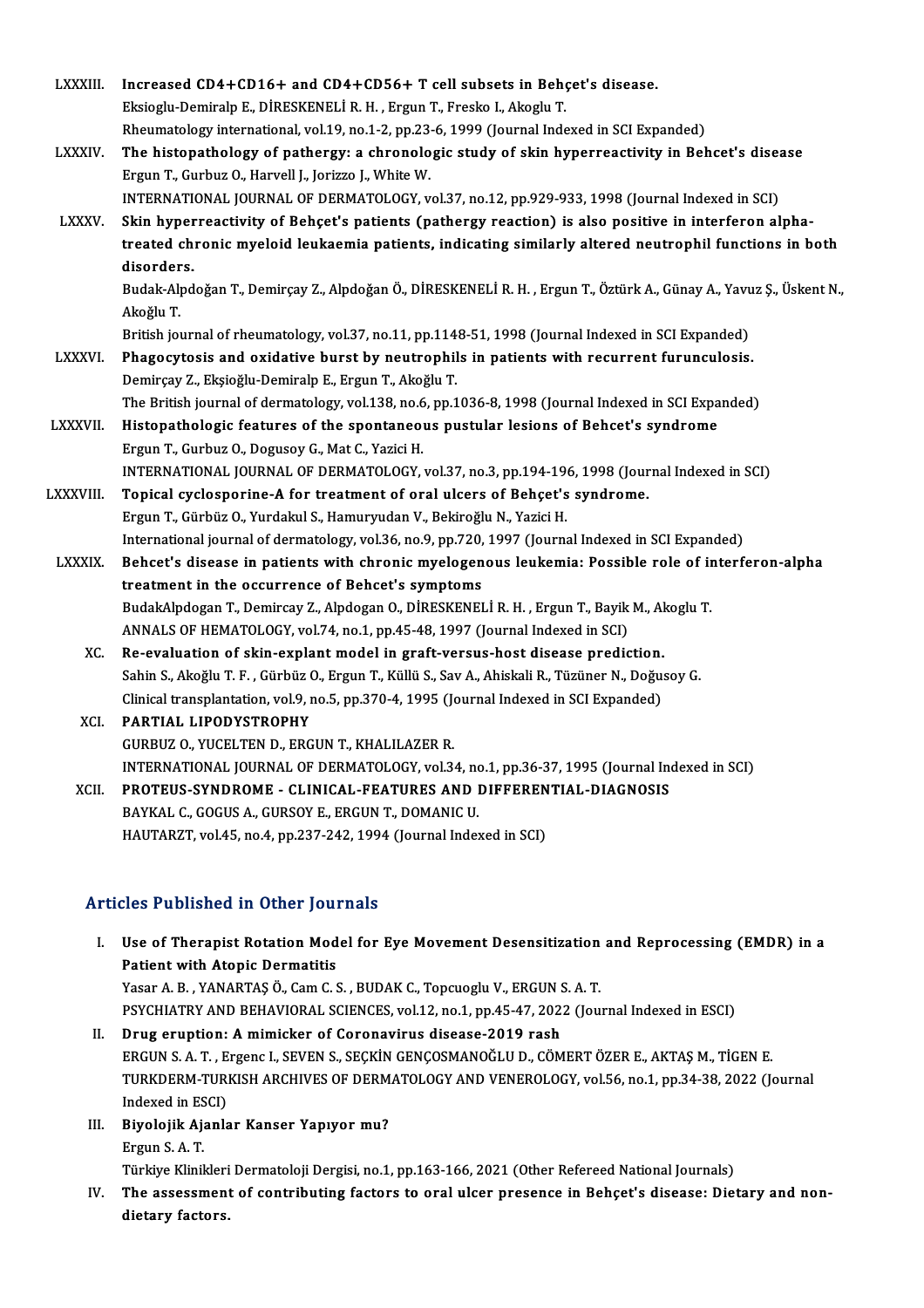IrisM.,OzcikmakE.,AKSOYA.,Alibaz-Oner F., InancN.,ErgunT.,DireskeneliH.,MUMCUG. Iris M., Ozcikmak E., AKSOY A., Alibaz-Oner F., Inanc N., Ergun T., Direskeneli H., MUMCU G.<br>European journal of rheumatology, vol.5, no.4, pp.240-243, 2018 (Refereed Journals of Other Institutions)<br>Nodular musinesis of th V. Nodular mucinosis of the breast: A rare entity European journal of rheumatology, vol.5, no.4, pp.240<br>Nodular mucinosis of the breast: A rare entity<br>SALMAN A., Cinel L., TÜRKÖZ H. K. , Akbas G., Ergun T.<br>MARMARA MEDICAL JOURNAL, vol.31, no.3, np.95, 97. Nodular mucinosis of the breast: A rare entity<br>SALMAN A., Cinel L., TÜRKÖZ H. K. , Akbas G., Ergun T.<br>MARMARA MEDICAL JOURNAL, vol.31, no.2, pp.85-87, 2018 (Journal Indexed in ESCI)<br>Alonesia universalis unresponsive to tre SALMAN A., Cinel L., TÜRKÖZ H. K. , Akbas G., Ergun T.<br>MARMARA MEDICAL JOURNAL, vol.31, no.2, pp.85-87, 2018 (Journal Indexed in ESCI)<br>VI. Alopecia universalis unresponsive to treatment with tofacinitib: report of a case w MARMARA MEDICA<br>Alopecia univers<br>of the literature. Alopecia universalis unre<br>of the literature.<br>Salman A., Sarac G., Ergun T.<br>Dermatelegy online journal. of the literature.<br>Salman A., Sarac G., Ergun T.<br>Dermatology online journal, vol.23, no.7, 2017 (Refereed Journals of Other Institutions) Salman A., Sarac G., Ergun T.<br>Dermatology online journal, vol.23, no.7, 2017 (Refereed Journals of Other Institutions)<br>VII. Oral ulcer activity in Behcet's disease: Poor medication adherence is an underestimated risk facto Dermatology online journal, vol.23, no.7, 2017 (Refereed Journals of Other Institutions)<br>Oral ulcer activity in Behcet's disease: Poor medication adherence is an underestimated ri:<br>MUMCU G., Alibaz-Oner F., Oner S. Y. , Oz Oral ulcer activity in Behcet's disease: Poor medication adherence is an underestimated risk fa<br>MUMCU G., Alibaz-Oner F., Oner S. Y. , Ozen G., Atagunduz P., Inanc N., Koksal L., Ergun T., Direskeneli H.<br>European journal o MUMCU G., Alibaz-Oner F., Oner S. Y. , Ozen G., Atagunduz P., Inanc N., Koksal L., Ergun T., Direskeneli H.<br>European journal of rheumatology, vol.4, no.2, pp.109-112, 2017 (Refereed Journals of Other Institutions)<br>VIII. Ho Salman A., Eser A., Atagunduz I. K., Ergun T. Horizo<mark>ntal melanonychia.</mark><br>Salman A., Eser A., Atagunduz I. K. , Ergun T.<br>Actas dermo-sifiliograficas, vol.108, no.5, pp.469-470, 2017 (Refereed Journals of Other Institutions)<br>Immune and inflammatery gene expressions are IX. Immune and inflammatory gene expressions are different in Behçet's disease compared to those in Actas dermo-sifiliograficas, vol.108<br>Immune and inflammatory gen<br>Familial Mediterranean Fever.<br>Ordemir E.T., Demireln E.E., Avdi Ozdemir F.T., Demiralp E.E., Aydin S.Z., Atagunduz P., Ergun T., Direskeneli H. Familial Mediterranean Fever.<br>Ozdemir F. T. , Demiralp E. E. , Aydin S. Z. , Atagunduz P., Ergun T., Direskeneli H.<br>European journal of rheumatology, vol.3, no.4, pp.146-152, 2016 (Refereed Journals of Other Institutions)<br> Europea<br><mark>Manage</mark><br>Ergun T.<br>TURK DE

X. Management of Psoriasis

Management of Psoriasis<br>Ergun T.<br>TURK DERMATOLOJI DERGISI-TURKISH JOURNAL OF DERMATOLOGY, vol.9, no.3, pp.132-137, 2015 (Journal<br>Indoved in ESCL) Ergun T.<br>TURK DERMATOI<br>Indexed in ESCI)

# Indexed in ESCI)<br>Books & Book Chapters

- ooks & Book Chapters<br>I. Psoriasis etiyopatogenezinde güncel bilgiler<br>Frgun S.A.T Ergun S. A. T.<br>Psoriasis et<br>Ergun S. A. T.<br>in: Tim Vänk
	-

Psoriasis etiyopatogenezinde güncel bilgiler<br>Ergun S. A. T.<br>in: Tüm Yönleriyle PSORİASİS, Erkan Alpsoy,Tülin Ergun,Neslihan Şendur, Editor, GALENOS, İstanbul, pp.1-604,<br>2020 Ergun<br>in: Tül<br>2020<br>İnver in: Tüm Yönleriyle PSORİASİS, 1<br>2020<br>II. **İnvers ve Genital Psoriasis**<br>Fraun S.A.T.

2020<br>**İnvers ve Ge<br>Ergun S. A. T.**<br>in: Tüm Vönle

İnvers ve Genital Psoriasis<br>Ergun S. A. T.<br>in: Tüm Yönleriyle Psoriasis, Erkan Alpsoy,Tülin Ergun,Neslihan Şendur, Editor, galenos, İstanbul, pp.75-78, 2020<br>Knonik Plak Psoriasisde Tedevi Ergun S. A. T.<br>in: Tüm Yönleriyle Psoriasis, Erkan<br>III. Kronik Plak Psoriasisde Tedavi

## in: Tüm Yönle<br><mark>Kronik Plak</mark><br>Ergun S. A. T.<br>in: Tüm Yönle

#### Ergun S.A.T.

in: Tüm Yönleriyle Psoriasis, Erkan Alpsoy,Tülin Ergun,Neslihan Şendur, Editor, galenos, İstanbul, pp.417-424,<br>2020 in: Tüm Yönleriyle Psoriasis, Erkan Alpsoy,Tülin Ergun,Neslihan Şendur, Editor, ga<br>2020<br>IV. Psoriasis Şiddetinin Değerlendirilmesi ve bu amaçla Kullanılan Ölçekler<br>Ergun S.A.T 2020<br>Psoriasis Şie<br>Ergun S. A. T.<br>in: Tüm Yönk

Psoriasis Şiddetinin Değerlendirilmesi ve bu amaçla Kullanılan Ölçekler<br>Ergun S. A. T.<br>in: Tüm Yönleriyle Psoriasis, Erkan Alpsoy,Tülin Ergun,Nesliihan Şendur, Editor, Galenos, İstanbul, pp.123-130,<br>2020 Ergun<br>in: Tül<br>2020<br>Korul

### V. Korunma

ERGUNS.A.T.

in:Dermatoonkoloji,Ayşe ŞebnemÖzkan,MelihAkyol,Editor,OTıpKitapevi, İzmir,pp.506-511,2019

#### VI. Psöriyazis

in: Dermatoonkoloji, Ayşe Şebnem Özkan, Melih Akyol, Editor, O Tıp Kitapevi, İzmir, pp.506-511, 2019<br><mark>Psöriyazis</mark><br>ALPSOY E., YAYLI S., lb s., ERGUN S. A. T. , Didar Balcı D., YALÇIN B., ADIŞEN E., KOCA R., GÜLER ÖZDEN M., P<mark>söriya</mark><br>ALPSOY<br>A., et al.<br>OPTADO

A., et al.<br>ORTADOĞU REKLAM TANITIM YAYINCILIK VE TURİZM EĞİTİM İNŞAAT SANAYİ VE TİCARET A.Ş., Ankara, 2018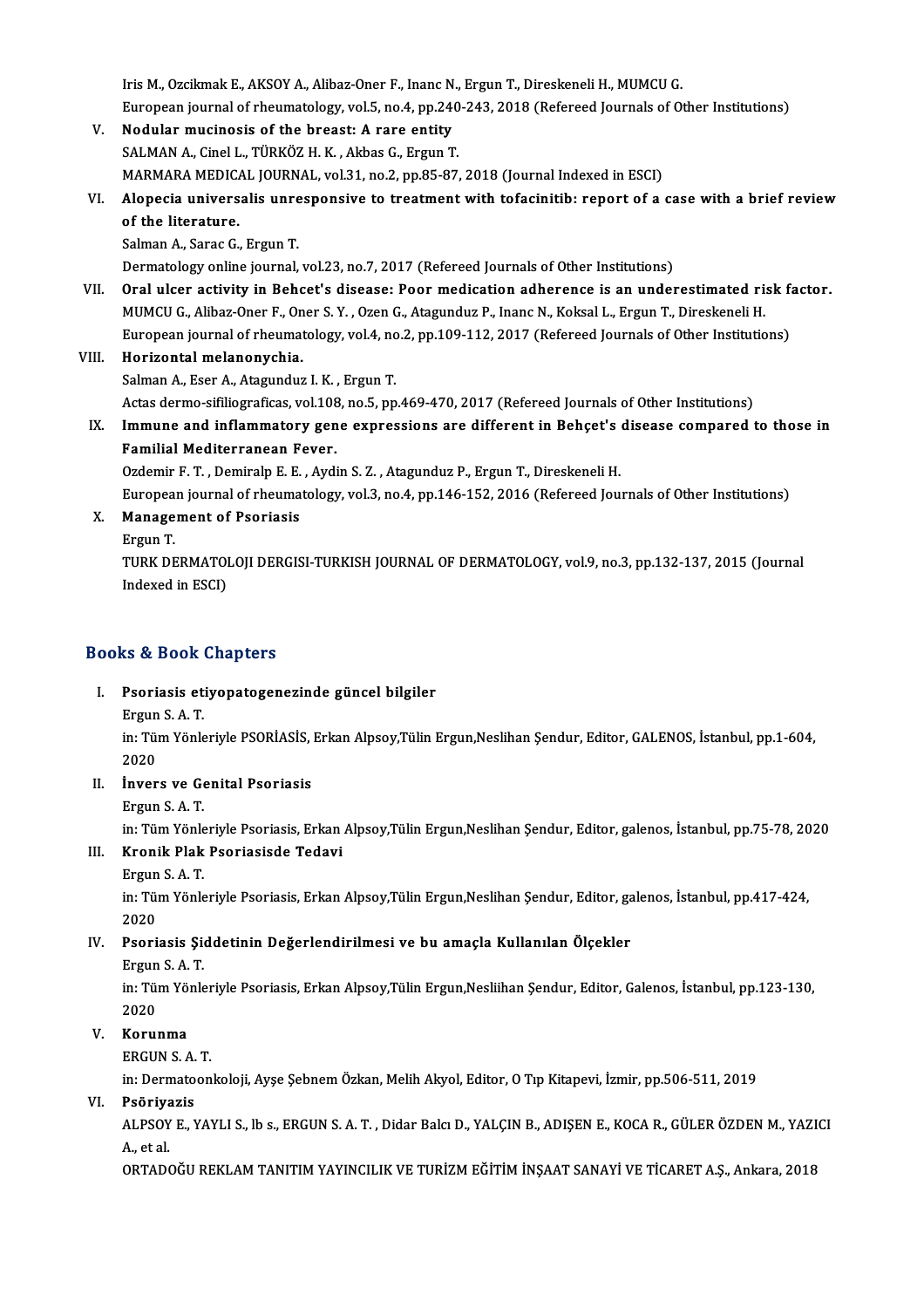# Refereed Congress / Symposium Publications in Proceedings<br>Refereed Congress / Symposium Publications in Proceedings

| Refereed Congress / Symposium Publications in Proceedings |                                                                                                                                                                                                                                           |  |
|-----------------------------------------------------------|-------------------------------------------------------------------------------------------------------------------------------------------------------------------------------------------------------------------------------------------|--|
| Ι.                                                        | Netherton Sendromlu Bir Olguda Dupilumab Tedavisi<br>AKTAŞ M., SALMAN A., APTİ ŞENGÜN Ö., CÖMERT E., HOŞGÖREN F. S., AKIN ÇAKICI Ö., DEMİR G., ERGUN S. A. T.<br>. XXIV. Prof. Dr. A. Lütfü Tat Sempozyumu, Turkey, 20 - 24 November 2019 |  |
| П.                                                        | BEHÇET HASTALARINDA MUKOKUTANÖZ AKTİVİTE İNDEKSİ İÇİN YAŞ MODERATÖR ETKİYE SAHİP<br>Mİ? ÇOK MERKEZLİ ULUSAL ÇALIŞMA                                                                                                                       |  |
|                                                           | MUMCU G., YAY M., KARAÇAYIRLI Ü., TAŞ M. N., SARI A., BOZCA B. C., TEKGÖZ E., TEMİZ KARADAĞ D., DABAK S. Ö.<br>, TECER D., et al.                                                                                                         |  |
| III.                                                      | 20. ULUSAL ROMATOLOJİ KONGRESİ, Antalya, Turkey, 16 - 20 October 2019<br>Dermatolojideki taklitçi: Bir hatırlatma                                                                                                                         |  |
|                                                           | SARAÇ G., AKIN ÇAKICI Ö., DEMİR G., CÖMERT E., HOŞGÖREN F. S., ERGUN S. A. T., YÜCELTEN A. D., SALMAN A.,<br>ÖZGEN Z., SİLİ U., et al.                                                                                                    |  |
|                                                           | 10. Dermatoloji Bahar Sempozyumu, Turkey, 10 - 13 April 2019                                                                                                                                                                              |  |
| IV.                                                       | Sistemik Antipsoriatik Tedavinin Depresyonun Subjektif ve Biyokimyasal Göstergelerine Etkisi.<br>AKSOY H., ERGUN S. A. T., AKKİPRİK M., PEKER EYÜBOĞLU İ., SEÇKİN GENÇOSMANOĞLU D., CÖBEK ÜNALAN G. P.,<br>YÖNEY T.H.                     |  |
|                                                           | dermatoloji bahar sempozyumu, 10 - 13 April 2019                                                                                                                                                                                          |  |
| V.                                                        | İleri glikasyon son ürünleri: Psoriasis ve kardiyovasküler hastalık arasında olası bir bağlantı<br>ERGUN S. A. T., YAZICI V., YAVUZ D., SEÇKİN GENÇOSMANOĞLU D., ÖZEN G., SALMAN A., DİRESKENELİ R. H.,<br>INANÇ G. N.                    |  |
|                                                           | 27. Ulusal Dermatoloji Kongresi, Turkey, 16 - 20 October 2018                                                                                                                                                                             |  |
| VI.                                                       | Another cause of the raccoon eyes: sweet syndrome                                                                                                                                                                                         |  |
|                                                           | SALMAN A., DEMIR G., CINEL Z. L., OĞUZSOY T., TEMIZ S. G., ERGUN S. A. T.                                                                                                                                                                 |  |
|                                                           | 27th EADV Congress, France, 12 - 16 September 2018                                                                                                                                                                                        |  |
| VII.                                                      | Dermoskopik olarak seboreik keratozu andıran bir dermatofibrom olgusu<br>SARAÇ G., SEÇKİN GENÇOSMANOĞLU D., ERÇETİN S. Y., CİNEL Z. L., ERGUN S. A. T.                                                                                    |  |
|                                                           | 223. Lütfü Tat Sempozyumu, Turkey, 22 - 26 November 2017                                                                                                                                                                                  |  |
| VIII.                                                     | Atopik Dermatit'li Hastalarda Dental Folikül Kök Hücrelerin Naive T Lenfositlerin Th1 ve Th2                                                                                                                                              |  |
|                                                           | Yönünde Farklılaşması Üzerine Etkisi                                                                                                                                                                                                      |  |
|                                                           | Zibandeh N., GENÇ D., ERGUN S. A. T., ÖZGEN Z., BARIŞ S., Duran Y., gökalp m., GÖKER M. K., AKKOÇ T.                                                                                                                                      |  |
|                                                           | 24. Ulusal Allerji ve Klinik İmmünoloji Kongresi, Turkey, 18 - 22 November 2017                                                                                                                                                           |  |
| IX.                                                       | Erişkin Ailesel Akdeniz Ateşi hastalarında psöriasis sıklığı artmış mıdır?                                                                                                                                                                |  |
|                                                           | AKSOY A., ÖZGEN Z., GAZEL Ü., İNANÇ G. N., ATAGÜNDÜZ M. P., ERGUN S. A. T., DİRESKENELİ R. H.                                                                                                                                             |  |
|                                                           | 18. Ulusal Romatoloji Kongresi, Turkey, 18 - 22 October 2017                                                                                                                                                                              |  |
| Х.                                                        | ILLNESS PERCEPTION IN PATIENTS WITH BEHCET DISEASE EMOTIONAL REACTIONS TO DISEASE<br><b>SYMPTOMS</b>                                                                                                                                      |  |
|                                                           | ERGUN S. A. T., İNANÇ G. N., DİRESKENELİ R. H., MUMCU G.                                                                                                                                                                                  |  |
|                                                           | 17th International Conference on Behçet's Disease, 15 - 17 September 2017, vol.34                                                                                                                                                         |  |
| XI.                                                       | Lupus erythematosus panniculitis treated with stromal vascular fraction<br>ERGUN S. A. T., ÇAVUŞ ÖZKAN M., SALMAN A.                                                                                                                      |  |
|                                                           | THE AMERICAN ACADEMY OF DERMATOLOGY 2017 ANNUAL MEETING, 3 - 06 March 2017, vol.76, pp.163                                                                                                                                                |  |
| XII.                                                      | VENOUS VESSEL WALL THICKNESS IN LOWER EXTREMITY IS INCREASED IN MALE BEHCET DISEASE                                                                                                                                                       |  |
|                                                           | PATIENTS WITHOUT VASCULAR INVOLVEMENT                                                                                                                                                                                                     |  |
|                                                           | ALİBAZ ÖNER F., MUTİS A., ERGELEN R., ERGUN S. A. T., DİRESKENELİ R. H.                                                                                                                                                                   |  |
|                                                           | 18th International Vasculitis and ANCA Workshop, 25 - 28 March 2017                                                                                                                                                                       |  |
| XIII.                                                     | Alışılmadık bir oküler rozasea olgusu.                                                                                                                                                                                                    |  |
|                                                           | CELIKER H., TOKER A. E., ERGUN S. A. T.<br>TOD 50. ULUSAL KONGRESİ, Turkey, 9 - 13 November 2016                                                                                                                                          |  |
| XIV.                                                      | Kutanöz Larva Migrans: Perineal bölge yerleşimli pediatrik bir olgu sunumu                                                                                                                                                                |  |
|                                                           | SALMAN A., SARAÇ G., ERGUN S. A. T.                                                                                                                                                                                                       |  |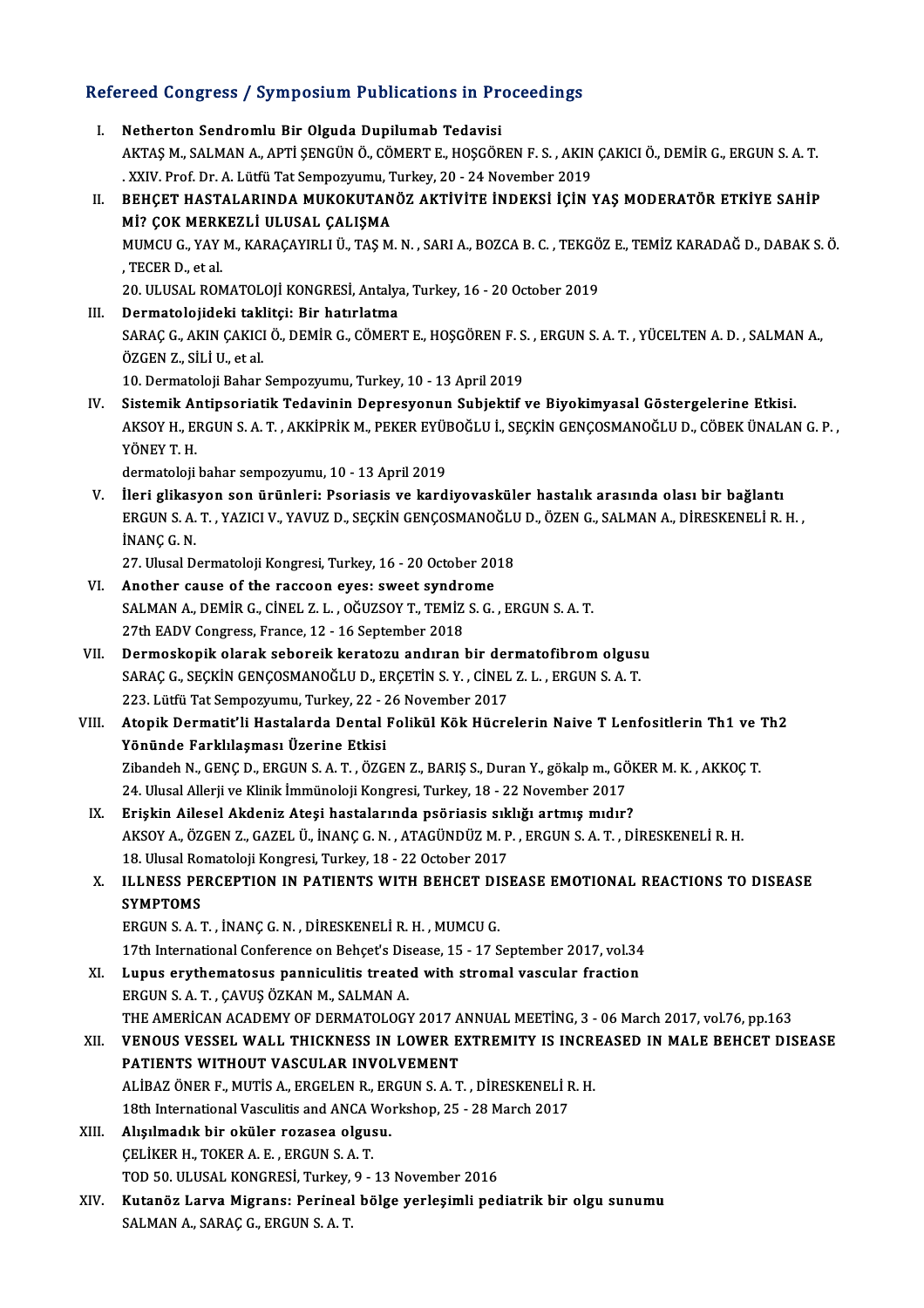26.UlusalDermatolojiKongresi,Turkey,19 -23October 2016

- XV. Edı̇nsel Progresı̇f Lenfanjı̇yom: Topı̇kal imikimod tedavisine kısmı̇yanıt veren bir olgu sunumu 26. Ulusal Dermatoloji Kongresi, Turkey, 19 - 23 October 2016<br>Edinsel Progresif Lenfanjiyom: Topikal imikimod tedavisine kısmi yanıt<br>SALMAN A., SARAÇ G., CAN KURU B., CİNEL Z. L. , YÜCELTEN A. D. , ERGUN S. A. T.<br>26 Hlusal Edinsel Progresif Lenfanjiyom: Topikal imikimod tedavi:<br>SALMAN A., SARAÇ G., CAN KURU B., CİNEL Z. L. , YÜCELTEN A.<br>26. Ulusal Dermatoloji Kongresi, Turkey, 19 - 23 October 2016<br>Bitajaria auhan aileajai teklit edea infliks
- 26. Ulusal Dermatoloji Kongresi, Turkey, 19 23 October 2016<br>XVI. Pitriazis rubra pilarisi taklit eden infliksimab ile ilişkili ilaç reaksiyonu Olgu Sunumu 26. Ulusal Dermatoloji Kongresi, Turkey, 19 - 23 October 2016<br>Pitriazis rubra pilarisi taklit eden infliksimab ile ilişkili ilaç reaksiyonu Olgu Sunu<br>Salman A., Sönmez Y., ŞAHİN H., ÜNAL A. U. , DİRESKENELİ R. H. , CİNEL Z Pitriazis rubra pilarisi taklit eden infliksimab ile ilişkili<br>Salman A., Sönmez Y., ŞAHİN H., ÜNAL A. U. , DİRESKENELİ R. H.<br>26. Ulusal Dermatoloji Kongresi, Turkey, 19 - 23 October 2016<br>Bitriyazis rubra pilaris'i taklit a Salman A., Sönmez Y., ŞAHİN H., ÜNAL A. U. , DİRESKENELİ R. H. , CİNEL Z. L. , ERGUN S. A. T.<br>26. Ulusal Dermatoloji Kongresi, Turkey, 19 - 23 October 2016<br>XVII. Pitriyazis rubra pilaris'i taklit eden infliksimab ile ilişk
- 26. Ulusal Dermatoloji Kongresi, Turkey, 19 23 October 2016<br>Pitriyazis rubra pilaris'i taklit eden infliksimab ile ilişkili ilaç reaksiyonu: Olgu sunumu<br>SALMAN A., SÖNMEZ Y., SAHİN H., ÜNAL A. U. , DİRESKENELİ R. H. , Cİ 26.UlusalDermatolojiKongresi,Turkey,19 -23October 2016 SALMAN A., SÖNMEZ Y., ŞAHİN H., ÜNAL A. U. , DİRESKENELİ R. H. , CİNEL Z. L. , ERGUN S. A. T.<br>26. Ulusal Dermatoloji Kongresi, Turkey, 19 - 23 October 2016<br>XVIII. Alopesi Areata'da Janus Kinaz inhibitörlerinin kullanım
- 26. Ulusal Dermatoloji Kongresi, Tu<br>Alopesi Areata'da Janus Kinaz<br>literatürün gözden geçirilmesi<br>SALMAN A. SARACC. ERCUN S.A Alopesi Areata'da Janus Kinaz in<br>literatürün gözden geçirilmesi<br>SALMAN A., SARAÇ G., ERGUN S. A. T.<br>26 Ulucal Dermataleji Kongresi Turl literatürün gözden geçirilmesi<br>26.UMAN A., SARAÇ G., ERGUN S. A. T.<br>26. Ulusal Dermatoloji Kongresi, Turkey, 19 - 23 October 2016
- XIX. Edinsel progresif lenfanjiomTopikal imikimod tedavisine kısmi yanıt veren bir olgu sunumu 26. Ulusal Dermatoloji Kongresi, Turkey, 19 - 23 October 2016<br>Edinsel progresif lenfanjiom Topikal imikimod tedavisine kısmi y<br>Salman A., SARAÇ G., Can B., CİNEL Z. L. , YÜCELTEN A. D. , ERGUN S. A. T.<br>26. Ulusal Dermatolo Edinsel progresif lenfanjiom Topikal imikimod tedavisin<br>Salman A., SARAÇ G., Can B., CİNEL Z. L. , YÜCELTEN A. D. , ERGI<br>26. Ulusal Dermatoloji Kongresi, Turkey, 19 - 23 October 2016<br>ORAL HEALTH RELATED OUTCOME MEASURES MU Salman A., SARAÇ G., Can B., CİNEL Z. L. , YÜCELTEN A. D. , ERGUN S. A. T.<br>26. Ulusal Dermatoloji Kongresi, Turkey, 19 - 23 October 2016<br>XX. ORAL HEALTH RELATED OUTCOME MEASURES MUCOCUTANEOUS INDEX AND OHIP 14 CORRELAT
- 26. Ulusal Dermatoloji Kongresi, Turkey, 19 23 October 2016<br>ORAL HEALTH RELATED OUTCOME MEASURES MUCOCUTANEOUS<br>WELL WITH THE CLINICAL ASSESSMENT OF ORAL ULCERS IN BD<br>ERCUN S.A.T., INANG G.N., DIRESSMENT IR H. MUMCU C WELL WITH THE CLINICAL ASSESSMENT OF ORAL ULCERS IN BD ERGUN S. A. T., İNANÇ G. N., DİRESKENELİ R. H., MUMCU G. WELL WITH THE CLINICAL ASSESSMENT OF ORAL ULCERS IN BD<br>ERGUN S. A. T., İNANÇ G. N., DİRESKENELİ R. H., MUMCU G.<br>17 th international Conference on Behçet's Disease, 15 - 17 September 2016, vol.34<br>1 QW MEDICATION ADHEBENCE I
- XXI. LOW MEDICATION ADHERENCE IS ASSOCIATED WITH ORAL ULCER ACTIVITY AND QUALITY OF LIFE<br>IN BEHCET S DISEASE 17 th international Confer<br>LOW MEDICATION ADE<br>IN BEHCET S DISEASE ERGUNS.A.T. , İNANÇG.N. ,DİRESKENELİR.H. ,MUMCUG.
	- 17 th International Conference on Behçet's Disease, 15 17 September 2016, vol.34
- ERGUN S. A. T. , İNANÇ G. N. , DİRESKENELİ R. H. , MUMCU G.<br>17 th International Conference on Behçet's Disease, 15 17 September 2016, vol.34<br>XXII. ORAL HEALTH CAN BE IMPROVED BY ORAL HYGIENE EDUCATION IN BEHCET S DIS 17 th International Conference<br>ORAL HEALTH CAN BE IMITERM FOLLOW UP STUDY ORAL HEALTH CAN BE IMPROVED BY ORAL HYGIENE<br>TERM FOLLOW UP STUDY<br>ERGUN S. A. T. , İNANÇ G. N. , DİRESKENELİ R. H. , MUMCU G.<br>17 th International Conference on Bebest'e Disease, 15 Senta TERM FOLLOW UP STUDY<br>ERGUN S. A. T. , İNANÇ G. N. , DİRESKENELİ R. H. , MUMCU G.<br>17 th International Conference on Behçet's Disease, 15 September 2016, vol.34<br>THE ASSESSMENT OF WORK PRODUCTIVITY AND ACTIVITY IMPAIRMEI

ERGUN S. A. T. , İNANÇ G. N. , DİRESKENELİ R. H. , MUMCU G.<br>17 th International Conference on Behçet's Disease, 15 September 2016, vol.34<br>XXIII. THE ASSESSMENT OF WORK PRODUCTIVITY AND ACTIVITY IMPAIRMENT IN BEHCET S D 17 th International Conference on Behçet's Disease, 15 September 15 September 2016<br>THE ASSESSMENT OF WORK PRODUCTIVITY AND ACT<br>ERGUN S. A. T. , İNANÇ G. N. , DİRESKENELİR. H. , MUMCU G. ERGUN S. A. T., İNANÇ G. N., DİRESKENELİ R. H., MUMCU G.<br>17 th International Conference on Behçet's Disease, 15 - 17 September 2016, vol.34<br>XXIV. Obesity and pediatric psoriasiS Prevalance impact on disease severity and pr

17 th International Conference on Behçet's Disease, 15 - 17 September 2016, vol.34

- 17 th International Conference on Behçet's Disease, 15 17 September 2016, vol.34<br>Obesity and pediatric psoriasiS Prevalance impact on disease severity and progression<br>ERGUN S. A. T. , SEÇKİN GENÇOSMANOĞLU D., AYDINER E., Obesity and pediatric psoriasiS Prevalance impact on disease se<br>ERGUN S. A. T. , SEÇKİN GENÇOSMANOĞLU D., AYDINER E., BÜLBÜL BAŞI<br>EUROPEAN SOCIETY FOR PEDIATRIC DERMATOLOGY, 26 - 28 May 2016<br>Obesity and pediatric psoriasis ERGUN S. A. T. , SEÇKİN GENÇOSMANOĞLU D., AYDINER E., BÜLBÜL BAŞKAN E., ALPSOY E., ONSUN N.<br>EUROPEAN SOCIETY FOR PEDIATRIC DERMATOLOGY, 26 - 28 May 2016<br>XXV. Obesity and pediatric psoriasis: Prevalence. impact on disea
- EUROPEAN SOCIETY FOR PEDIATRIC DERMATOLOGY, 26 28 May 2016<br>Obesity and pediatric psoriasis: Prevalence, impact on disease severity and progression<br>ERGUN S. A. T. , SEÇKİN GENÇOSMANOĞLU D., AYDINER E., SALMAN A., TEKİN B. Obesity and pediatric psoriasis: Prevalence, impact on disease severity and progression ERGUN S. A. T., SEÇKİN GENÇOSMANOĞLU D., AYDINER E., SALMAN A., TEKİN B., BÜLBÜL BAŞKAN I ÇAKIROĞLU A., ONSUN N. ERGUN S. A. T. , SEÇKİN GENÇOSMANOĞLU D., AYDINER E., SALMAN A., TEKİN B., BÜL<br>ÇAKIROĞLU A., ONSUN N.<br>13th Congress of the European Society for Pediatric Dermatology, 26 - 28 May 2016<br>Safa and affective use of phata shama

13th Congress of the European Society for Pediatric Dermatology, 26 - 28 May 2016<br>XXVI. Safe and effective use of photo chemo therapy in Children

- 13th Congress of the European Society for Pediatric Dermatology<br>Safe and effective use of photo chemo therapy in Child:<br>SEÇKİN GENÇOSMANOĞLU D., YÜCELTEN A. D., ERGUN S. A. T. Safe and effective use of photo chemo therapy in Child<br>SEÇKİN GENÇOSMANOĞLU D., YÜCELTEN A. D. , ERGUN S. A. T.<br>European Pediatric Dermatology Congress, 26 - 28 May 2016<br>safe and effective use of photoshemotherapy in child
- SEÇKİN GENÇOSMANOĞLU D., YÜCELTEN A. D., ERGUN S. A. T.<br>European Pediatric Dermatology Congress, 26 28 May 2016<br>XXVII. Safe and effective use of photochemotherapy in children a single center retrospective review<br>TEVIN B. European Pediatric Dermatology Congress, 26 - 28 May 2016<br>safe and effective use of photochemotherapy in children a singl<br>TEKİN B., SEÇKİN GENÇOSMANOĞLU D., YÜCELTEN A. D. , ERGUN S. A. T.<br>12 European Society for Pediatric safe and effective use of photochemotherapy in children a single center retrosp<br>TEKİN B., SEÇKİN GENÇOSMANOĞLU D., YÜCELTEN A. D. , ERGUN S. A. T.<br>13.European Society for Pediatric Dermatology Congress, Paris, France, 26 -13. European Society for Pediatric Dermatology Congress, Paris, France, 26 - 28 May 2016
- TEKİN B., SEÇKİN GENÇOSMANOĞLU D., YÜCELTEN A. D. , ERGUN S. A. T.<br>13.European Society for Pediatric Dermatology Congress, Paris, France, 26 28 May 2016<br>XXVIII. Psoriasis hastalarında foto(kemo)terapi sırasında geliş Psoriasis hastalarında foto(kemo)terapi sırasında gelişen p<br>serisi<br>SEÇKİN GENÇOSMANOĞLU D., TEKİN B., SALMAN A., ERGUN S. A. T.<br>22. Prof. Dr. A.Lütfü Tet Semnezuumu, Turkey, 19., 22 Nevember 2 serisi<br>SEÇKİN GENÇOSMANOĞLU D., TEKİN B., SALMAN A., ERGUN S. A. T.<br>22. Prof. Dr. A.Lütfü Tat Sempozyumu, Turkey, 18 - 22 November 2015<br>Knonik aktinik denmetit. Bir olgu sunumu ile tanısal vaklasımda

XXIX. Kronik aktinik dermatit: Bir olgu sunumu ile tanısal yaklaşımda fototestlerin önemi TEKİN B., SEÇKİN GENÇOSMANOĞLU D., SALMAN A., YAZICI V., SARIÇAM M. H., KARA O., DEMİRKESEN C., ÖZGEN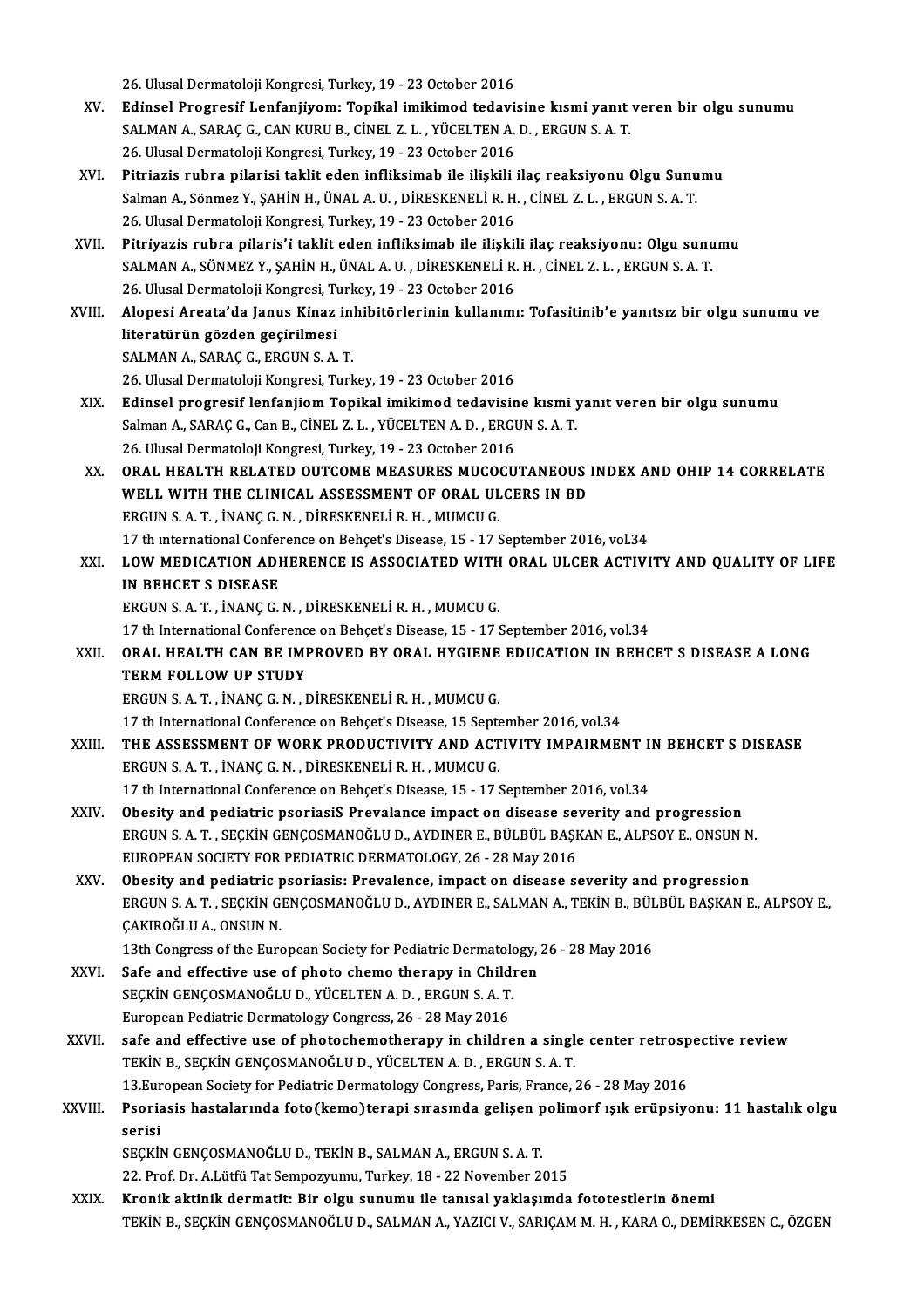Z. ERGUNS AT.

22. Prof. Dr. A.Lütfü Tat Sempozyumu, Turkey, 18 - 22 November 2015

- Z., ERGUN S. A. T.<br>22. Prof. Dr. A.Lütfü Tat Sempozyumu, Turkey, 18 22 November 2015<br>XXX. Topikal takrolimusla tedavi edilen bir parakeratozis püstüloza olgusu<br>SECKIN S A T 22. Prof. Dr. A.Lütfü Tat Sempozyumu, Turkey, 18 - 22 November 2<br>Topikal takrolimusla tedavi edilen bir parakeratozis püstüle<br>SEÇKİN GENÇOSMANOĞLU D., TEKİN B., SALMAN A., ERGUN S. A. T.<br>22. Prof. Dr. A Lütfü Tat Sempozuum Topikal takrolimusla tedavi edilen bir parakeratozis püstüloza<br>SEÇKİN GENÇOSMANOĞLU D., TEKİN B., SALMAN A., ERGUN S. A. T.<br>22. Prof. Dr. A.Lütfü Tat Sempozyumu, Turkey, 18 - 22 November 2015<br>Comparison of asitratin and 30 SEÇKİN GENÇOSMANOĞLU D., TEKİN B., SALMAN A., ERGUN S. A. T.<br>22. Prof. Dr. A.Lütfü Tat Sempozyumu, Turkey, 18 - 22 November 2015<br>XXXI. Comparison of acitretin and 308 nm monochromatic excimer light combination versus a
- 22. Prof. Dr. A.Lütfü Tat Sempozyumu, Turkey, 18 22 November 2015<br>Comparison of acitretin and 308 nm monochromatic excimer li<br>alone in the treatment of palmoplantar dermatoses<br>SECKIN GENCOSMANOĞLU D., SALMAN A., ERGUN S. Comparison of acitretin and 308 nm monochromat<br>alone in the treatment of palmoplantar dermatose:<br>SEÇKİN GENÇOSMANOĞLU D., SALMAN A., ERGUN S. A. T.<br>22rd World Congress of Dermatology, 8, 12 lune 2015 alone in the treatment of palmoplantar dermatose<br>SEÇKİN GENÇOSMANOĞLU D., SALMAN A., ERGUN S. A. T<br>23rd World Congress of Dermatology, 8 - 13 June 2015 SEÇKİN GENÇOSMANOĞLU D., SALMAN A., ERGUN S. A. T.<br>23rd World Congress of Dermatology, 8 - 13 June 2015<br>XXXII. Generalized acquired cutis laxa with granuloma formation histologically as a presenting feature of<br>managlan
- 23rd World Congress of Dermatology, 8 13 June 2015<br>Generalized acquired cutis laxa with granuloma format<br>monoclonal gammopathy of undetermined significance<br>SECKIN CENCOSMANOČLU D. ATACÜNDÜZ L. SABICAM M. H Generalized acquired cutis laxa with granuloma formation histologically as a presenting feature of<br>monoclonal gammopathy of undetermined significance<br>SEÇKİN GENÇOSMANOĞLU D., ATAGÜNDÜZ I., SARIÇAM M. H. , DEMİRKESEN C., SA m<br>SE<br>T. SEÇKİN GENÇOSMANOĞLU D., ATAGÜNDÜZ I., SARIÇAM M. H. , DEMİRKESEN C., SALMAN A., KARA O., ERGUN S. A.<br>T.<br>23rd World Congress of Dermatology, 8 - 13 June 2015

- T.<br>23rd World Congress of Dermatology, 8 13 June 2015<br>XXXIII. Oral and perineal ulcers associated with everolimus sarıçam m. h. , koca s., beşiroğlu m., SEÇKİN GENÇOSMANOĞLU D., ERGUN S. A. T.<br>23rd World Congress of Dermatology, 8 - 13 June 2015 Oral and perineal ulcers associated with everolim<br>sarıçam m. h. , koca s., beşiroğlu m., SEÇKİN GENÇOSMAN<br>23rd World Congress of Dermatology, 8 - 13 June 2015<br>Sutaneous Leishmaniasis
- XXXIV. Cutaneous Leishmaniasis SEÇKİN GENÇOSMANOĞLU D., SALMAN A., ERGUN S. A. T. Cutaneous Leishmaniasis<br>SEÇKİN GENÇOSMANOĞLU D., SALMAN A., ERGU<br>7th Berlin Dermatology Day, 17 - 18 April 2015<br>Vesküler Tutulumlu Behest bastalarında V.
- XXXV. Vasküler Tutulumlu Behçet hastalarında Venöz Yetmezlikle ilişkili Yaşam Kalitesinin<br>Değerlendirilmesi 7th Berlin Dermatolo<br>Vasküler Tutuluml<br>Değerlendirilmesi<br>ALİPAZÖNER E. ALI Vasküler Tutulumlu Behçet hastalarında Venöz Yetmezlikle ilişkili Yaşam Ka<br>Değerlendirilmesi<br>ALİBAZ ÖNER F., ALDAĞ B., ALDAĞ M., TOPTAŞ T., DİRESKENELİ R. H. , ERGUN S. A. T.<br>15 Ulusal Bamatalaji Kangresi Turkay 29 Ostabar De<mark>ğerlendirilmesi</mark><br>ALİBAZ ÖNER F., ALDAĞ B., ALDAĞ M., TOPTAŞ T., DİRESKENELİ R. H. , E<br>15.Ulusal Romatoloji Kongresi, Turkey, 29 October - 02 November 2014<br>Assessment of arterial stiffness and sardiausssular bemedunam

15 Ulusal Romatoloji Kongresi, Turkey, 29 October - 02 November 2014

- XXXVI. Assessment of arterial stiffness and cardiovascular hemodynamics by oscillometric method in SÜNBÜL M., SEÇKİN GENÇOSMANOĞLU D., DURMUŞ E., ÖZGEN Z., BOZBAY M., YILDIZ BOZBAY A., KIVRAK T., OĞUZ<br>M., SARI İ., ERGUN S. A. T. , et al. psoriasis patients with normal cardiac functions SÜNBÜL M., SEÇKİN GENÇOSMANOĞLU D., DURMUŞ E., ÖZGEN Z., BOZBAY M., YII<br>M., SARI İ., ERGUN S. A. T. , et al.<br>30. Türk Kardiyoloji Kongresi, Turkey, 23 - 26 October 2014, vol.14, pp.101-102<br>Conoralize Liken Nitidue: Bir ola
- XXXVII. Generalize Liken Nitidus: Bir olgu sunumu<br>SALMAN A., ÖZGEN Z., YÜCELTEN A. D., ERGUN S. A. T. 30. Türk Kardiyoloji Kongresi, Turkey, 23 - 26 October<br>Generalize Liken Nitidus: Bir olgu sunumu<br>SALMAN A., ÖZGEN Z., YÜCELTEN A. D. , ERGUN S. A. T.<br>25. Ulusel Dermatalaji Kongresi, Turkey, 21., 25 Ostabe 25. Ulusal Dermatoloji Kongresi, Turkey, 21 - 25 October 2014
- SALMAN A., ÖZGEN Z., YÜCELTEN A. D. , ERGUN S. A. T.<br>25. Ulusal Dermatoloji Kongresi, Turkey, 21 25 October 2014<br>XXXVIII. A prospective follow up of young male patients with Behçet s Disease without major organ<br>invol 25. Ulusal Der<br>A prospectiv<br>involvement<br>ALIPAZ ÖNER A prospective follow up of young male patients with Behçet s Disease w<br>involvement<br>ALİBAZ ÖNER F., KARATAY E., AKPINAR İ. N. , ERGUN S. A. T. , DİRESKENELİ R. H.<br>16th International Conference en Behest's Disease 19 – 20 Se involvement<br>ALİBAZ ÖNER F., KARATAY E., AKPINAR İ. N. , ERGUN S. A. T. , DİRESKENELİ I<br>16th International Conference on Behçet's Disease, 18 - 20 September 2014<br>Kutanên Lausmanyaria: Sıradısı klinik sevinli bir alsu sunumu

ALİBAZ ÖNER F., KARATAY E., AKPINAR İ. N., ERGUN S. A. T., DİRESKE<br>16th International Conference on Behçet's Disease, 18 - 20 September<br>XXXIX. Kutanöz Layşmanyazis: Sıradışı klinik seyirli bir olgu sunumu<br>SALMAN A VÜCELTEN 16th International Conference on Behçet's Disease, 18 - 20 September 2014<br>Kutanöz Layşmanyazis: Sıradışı klinik seyirli bir olgu sunumu<br>SALMAN A., YÜCELTEN A. D. , AKSOY H., SARAÇ OCAK E., SEÇKİN GENÇOSMANOĞLU D., ERGUN S. Kutanöz Layşmar<br>SALMAN A., YÜCEL<br>Z., DEMİRKESEN C.<br>21. Prof. Dr. A Lütfi SALMAN A., YÜCELTEN A. D. , AKSOY H., SARAÇ OCAK E., SEÇKİN GENÇO<br>Z., DEMİRKESEN C.<br>21. Prof. Dr. A.Lütfü Tat Sempozyumu, Turkey, 13 - 17 November 2013<br>Bir ülsenetif kelit eleveyede reaktif deri legyenlerinin klinik se

- X., DEMİRKESEN C.<br>21. Prof. Dr. A.Lütfü Tat Sempozyumu, Turkey, 13 17 November 2013<br>XL. Bir ülseratif kolit olgusunda reaktif deri lezyonlarının klinik çeşitliliğİ<br>XAZICLV. PERENLIAN A. ÖZCEN Z. SECKİN CENCOSMANOČLU D. S 21. Prof. Dr. A.Lütfü Tat Sempozyumu, Turkey, 13 - 17 November 2013<br>Bir ülseratif kolit olgusunda reaktif deri lezyonlarının klinik çeşitliliğİ<br>YAZICI V., BERENJİAN A., ÖZGEN Z., SEÇKİN GENÇOSMANOĞLU D., SÖNMEZ Y., SALMAN Bir ülseratif kolit olgusunda<br>YAZICI V., BERENJİAN A., ÖZGEN<br>YÜCELTEN A. D. , ERGUN S. A. T.<br>21. Prof. Dr. A Lütfü Tat Semner YAZICI V., BERENJİAN A., ÖZGEN Z., SEÇKİN GENÇOSMANOĞLU D., SÖNN<br>YÜCELTEN A. D. , ERGUN S. A. T.<br>21. Prof. Dr. A.Lütfü Tat Sempozyumu, Turkey, 13 - 17 November 2013<br>Erletinih indused estrenien: A sese renert
- YÜCELTEN A. D., ERGUN S. A. T.<br>21. Prof. Dr. A.Lütfü Tat Sempozyumu, Turkey, 13<br>XLI. Brlotinib induced ectropion: A case report<br>SECKIN CENCOSMANOČLU D. SALMAN A. ERGU 21. Prof. Dr. A.Lütfü Tat Sempozyumu, Turkey, 13 - 17 No<br>Erlotinib induced ectropion: A case report<br>SEÇKİN GENÇOSMANOĞLU D., SALMAN A., ERGUN S. A. T. 22nd Congress of the Europion: A case report<br>22nd Congress of the European Academy of Dermatology and Venereology, 2 - 06 October 2013 SEÇKİN GENÇOSMANOĞLU D., SALMAN A., ERGUN S. A. T.<br>22nd Congress of the European Academy of Dermatology and Venereology, 2 - 06 October 2013<br>XLII. Psoriasis and psoriasiform dermatitis associated with sorafenib and imatini
- 22nd Congress of the European Academy of Dermatology<br>Psoriasis and psoriasiform dermatitis associated w<br>SEÇKİN GENÇOSMANOĞLU D., SALMAN A., ERGUN S. A. T. Psoriasis and psoriasiform dermatitis associated with sorafenib and imatinib: report (<br>SEÇKİN GENÇOSMANOĞLU D., SALMAN A., ERGUN S. A. T.<br>22nd Congress of the European Academy of Dermatology and Venereology, 2 - 06 October SEÇKİN GENÇOSMANOĞLU D., SALMAN A., ERGUN S. A. T.<br>22nd Congress of the European Academy of Dermatology and Venereology, 2 - 06 October 2013<br>XLIII. BİLİNEN TROMBOTİK DAMAR HASTALIĞI OLMAYAN BEHÇET HASTALARINDA ASEMPTOM